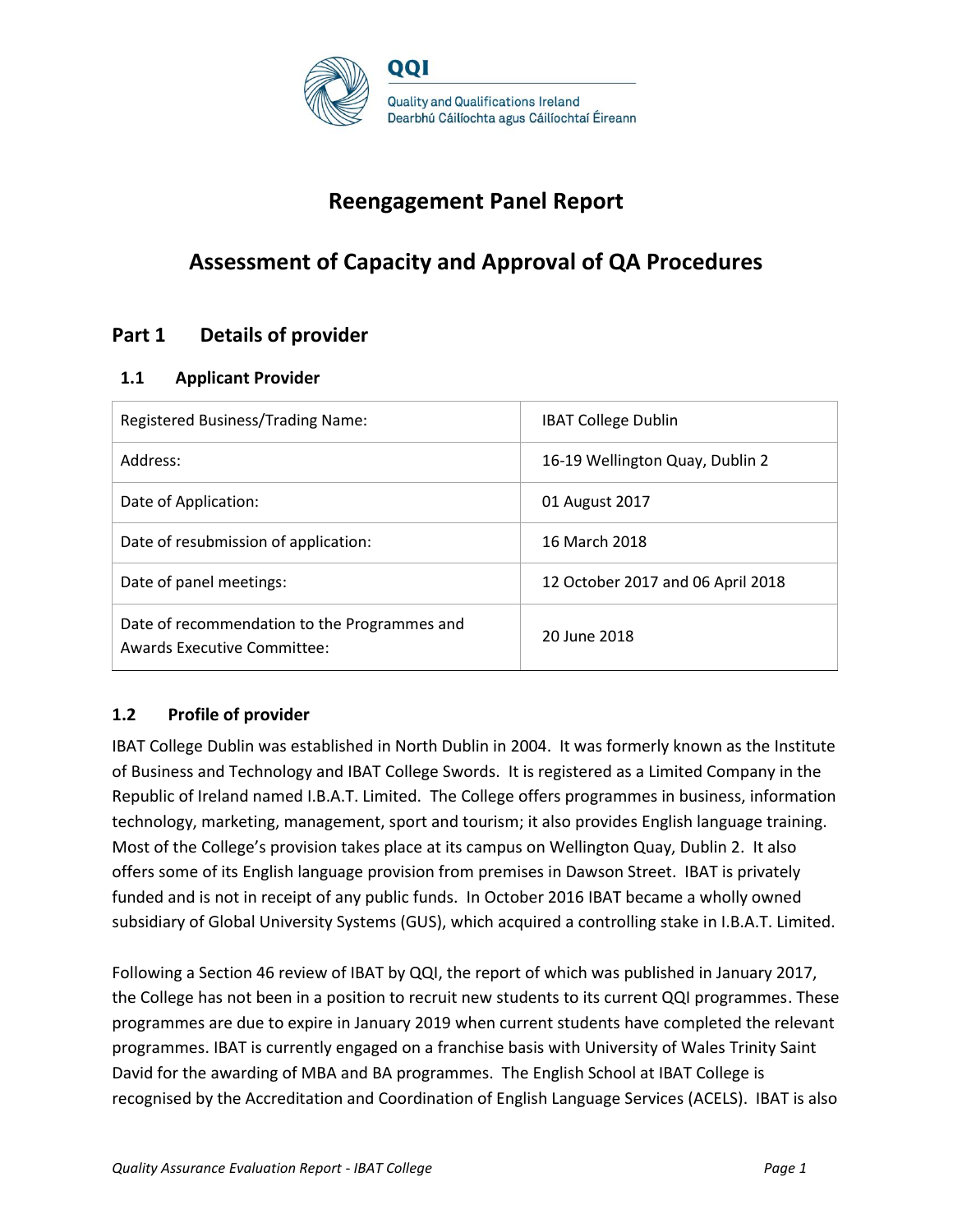

a Recognised Education Provider (REP) for the Project Management Institute. The College describes itself as being a 'study-centre' for Arden University, the Code Institute, and the Digital Marketing Institute; in these cases, all programme/ learner-related academic decisions are the responsibility of the respective entity rather than IBAT. The College has introduced three new (blended) Master's programmes with Arden University and three part-time undergraduate programmes with University of Wales Trinity Saint David (Original Self-Assessment Report, p. 13).

A re-engagement Panel, appointed by QQI, met with IBAT on 12 October 2017. The Panel found that that IBAT was not in a position to re-engage with QQI at that point. The Panel was of the view that IBAT should be allowed to re-submit its quality assurance procedures within six months for a second evaluation. IBAT subsequently resubmitted re-engagement documentation on 16 March 2018.

|  | <b>Part 2 Panel Membership</b> |
|--|--------------------------------|
|  |                                |

| <b>Name</b>                    | Role of Panel member           | Organisation                              |
|--------------------------------|--------------------------------|-------------------------------------------|
| Dr Annie Doona                 | Chair                          | President, Dun Laoghaire Institute of     |
|                                |                                | Art, Design and Technology (IADT)         |
| Professor Veronica Campbell    | Subject-Matter Expert          | Bursar and Director of Strategic          |
|                                |                                | Innovation, Trinity College Dublin        |
|                                |                                | Director of Quality Assurance &           |
| Ms Sinéad O'Sullivan           | Subject-Matter Expert          | Statistical Services, National College of |
|                                |                                | Ireland (NCI)                             |
|                                |                                | Programme and Training Manager,           |
| Ms Emma Dwyer                  | <b>Student Representative</b>  | Irish Council for International Students  |
|                                |                                | (ICOS)                                    |
| <b>Professor Chris Maguire</b> | Subject-Matter Expert          | Dean of Academic Affairs and Proctor,     |
|                                |                                | <b>BPP University</b>                     |
| <b>Other Attendees</b>         |                                |                                           |
| Dr Trish O'Brien               | <b>Independent Secretary</b>   | O'BRIEN / Governance Design               |
| Mr Walter Balfe                | Observer                       | QQI                                       |
| <b>Ms Marie Cotter</b>         | Observer (first panel meeting) | QQI                                       |

Professors Veronica Campbell and Chris Maguire attended the first meeting on 12 October 2017 but were unable to attend the second Panel meeting on the 06 April 2018. However, both Panel members provided written feedback to the Chair on the documentation submitted by IBAT, and the points they raised were represented during the Panel visit.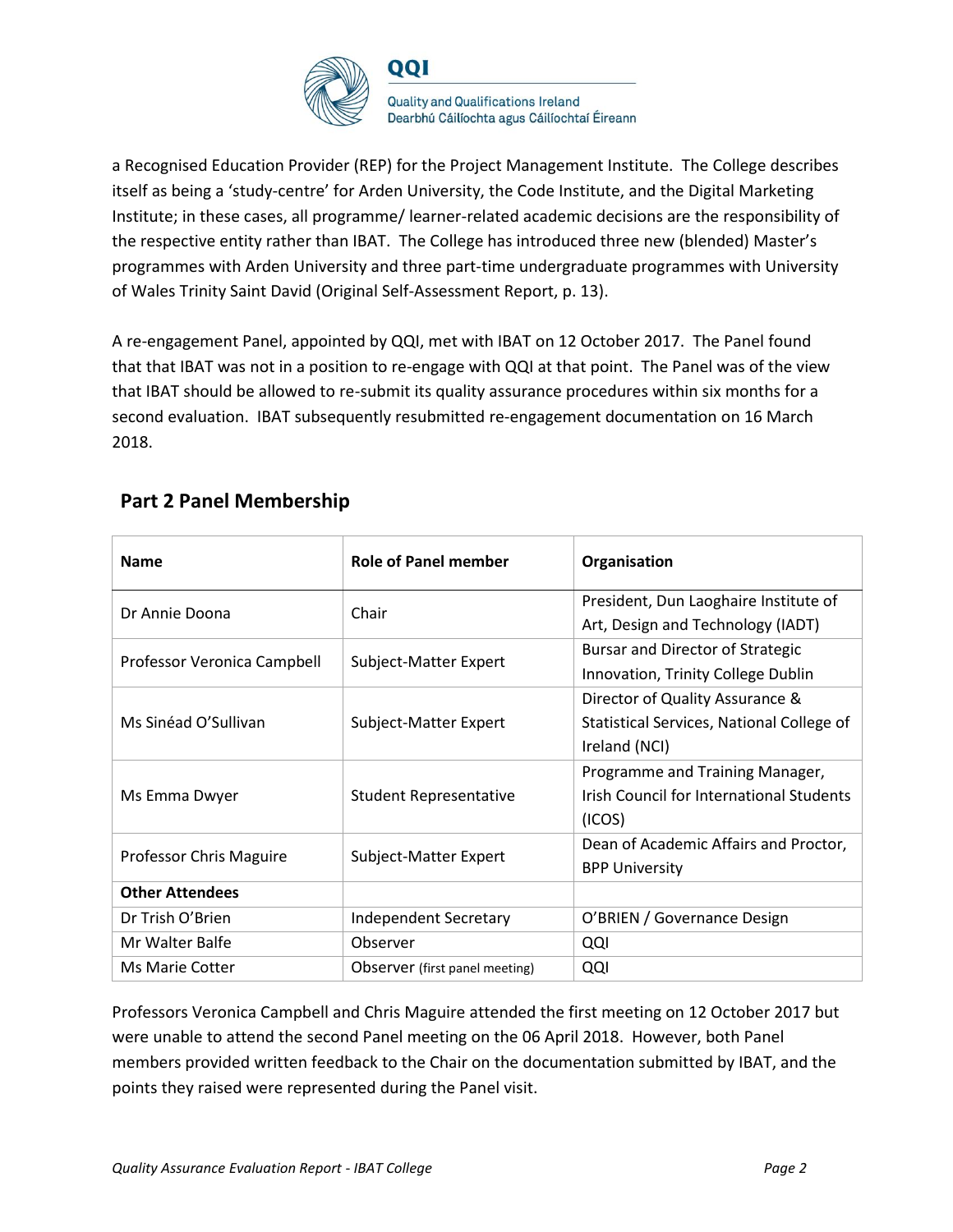

## **Part 3 Findings of the Panel**

### **3.1 Summary Findings**

The focus of the Panel meeting was primarily on how IBAT had responded to the *mandatory changes* identified by the Panel following its re-engagement meeting with IBAT on 12 October 2017. The Panel was also interested to hear the progress made by IBAT in implementing the Panel's *advised changes* to its QA procedures. The Panel was impressed with the systematic way IBAT has addressed both mandatory and advised changes in its resubmitted documentation, and it valued the examples offered by the College of how it has implemented its QA procedures over the last six months.

Following the Panel's review of IBAT's QA Handbook (2018) and its meeting with the senior management of the College, the Panel is now satisfied that it can recommend to QQI that it reengage with IBAT. The Panel has, however, identified several *advised changes* to the quality assurance procedures of IBAT; these are detailed below. The Panel strongly recommends that the College addresses these *advised changes* and submits amended quality assurance documentation to QQI that reflects these changes, where appropriate, in advance of the meeting of the Programmes and Awards Executive Committee (PAEC).

### **3.2 Advised changes to QA procedures**

The Panel advises the following changes to the QA procedures of IBAT:

- 3.2.1 That more precise language is used in the written descriptions of the roles of the Academic Director and the Registrar, in order to clarify responsibilities around setting and implementing quality standards (QAH, pp.18-19, and p. 64);
- 3.2.2 The Audit Sub-Committee has an evolving remit. This remit should be monitored and further clarified over time in its terms of reference and in its operating practices;
- 3.2.3 It is advised that the benefits of student and staff representation on the Board of Governors of IBAT is considered;
- 3.2.4 The process for determining not to run an advertised programme due to lack of demand or for other reasons, and the timing of the communication of this decision to students, should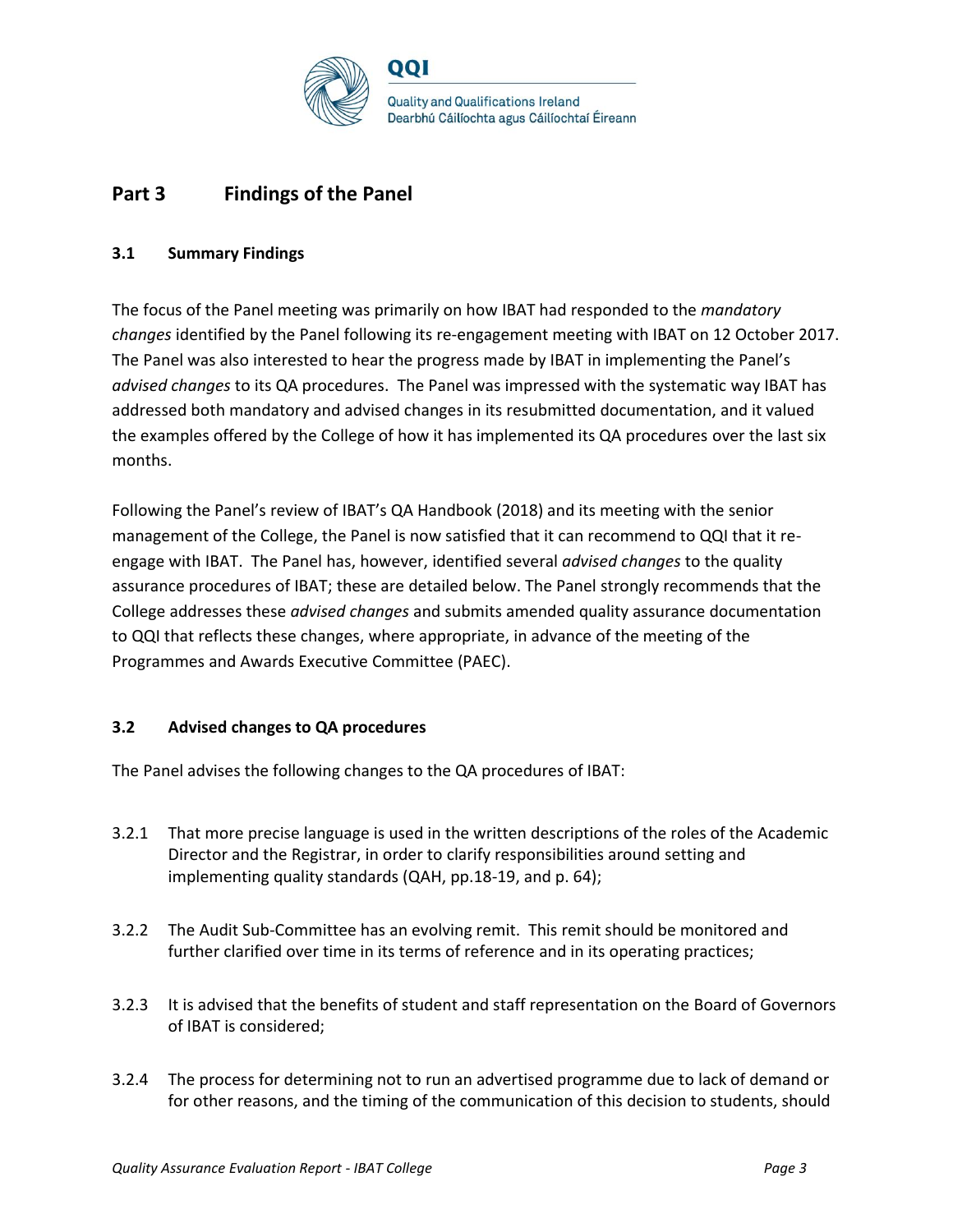

be documented and published;

- 3.2.5 The process that IBAT is currently operating to sign-off on minor changes to programmes should be documented to avoid any unintended impact of amendments to related programmes;
- 3.2.6 It is advised that what is currently referred to as Self-Evaluation (QAH, p.69) is given a title that better reflects its role in compiling and synthesising the outcomes of quality processes that have taken place throughout the academic year, rather than being a *de novo* selfevaluation;
- 3.2.7 It is advised that IBAT requires that internal audits are carried out by someone, internally or externally, who is independent of the function being audited;
- 3.2.8 It is advised that the arrangements the College has in place for student health services are included in its learner support documentation (QAH, Chapter 7); and,
- 3.2.9 The manner that it is intended the Appeals Board (QAH, p.150) is appointed should be corrected in the corresponding procedure.

### **3.4 Recommendation of the Panel to the Programmes and Awards Executive Committee of QQI**

The Panel is recommending to QQI's PAEC that it approves the draft quality assurance procedures of IBAT and formally re-engages with the College. Subject to the agreement of the PAEC to this recommendation, IBAT will be eligible to seek validation of programmes by QQI within the scope requested by the College.

### **3.5 Format of this Report**

The following report preserves the findings of the Panel's original re-engagement meeting with IBAT on 12 October 2017. It then documents the findings of the Panel following the resubmission of QA procedures by IBAT and the site visit of the Panel to IBAT's premises in Wellington Quay on 06 April 2018.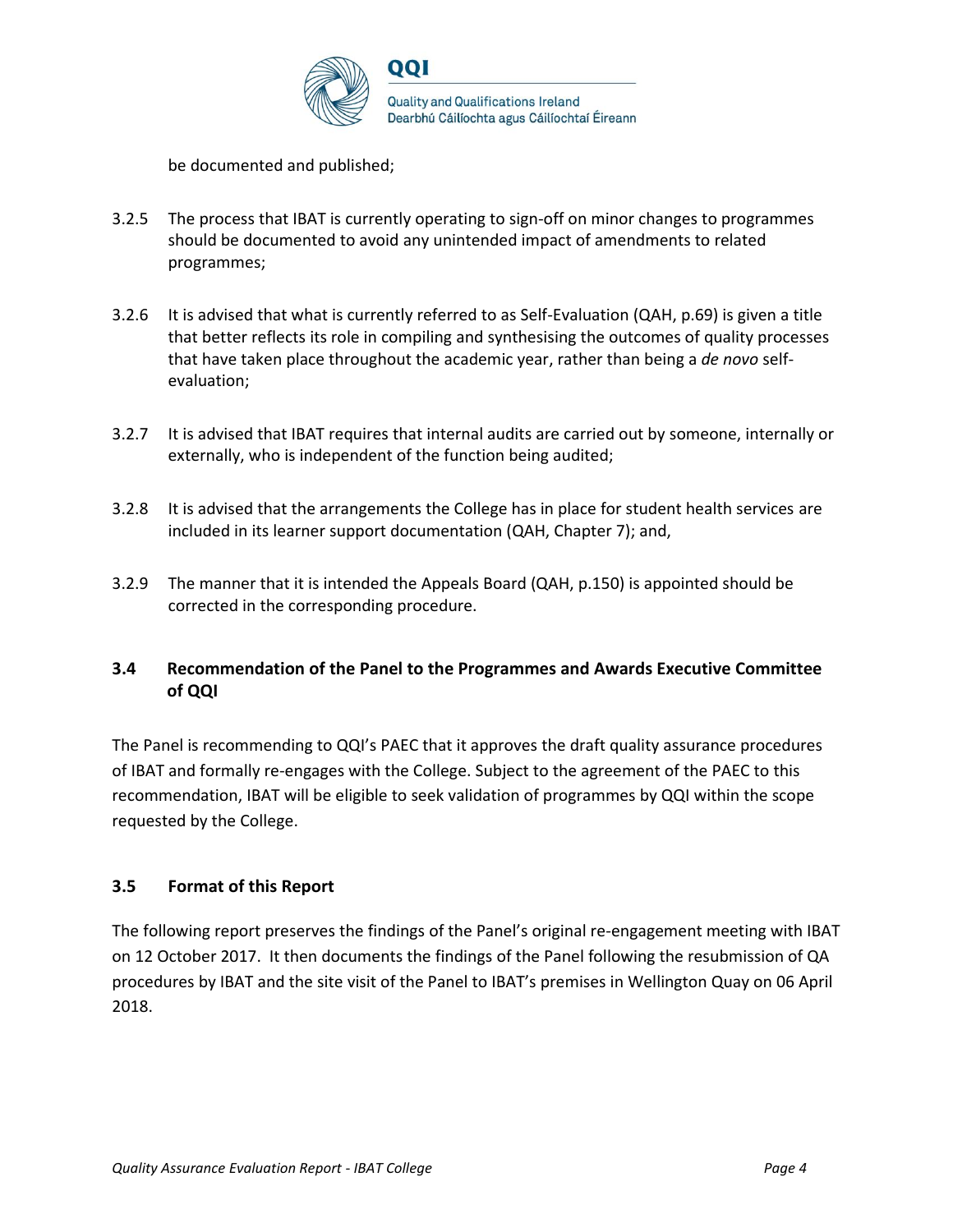

## **Part 4 Evaluation of provider capacity**

### **4.1 Legal and compliance requirements:**

- 4.1.1(a) *Criterion: Is the applicant an established Legal Entity who has Education and/or Training as a Principal Function?*
- 4.1.2(a) *Criterion: Is the legal entity established in the European Union and does it have a substantial presence in Ireland?*
- 4.1.3(a) **Criterion:** *Are any dependencies, collaborations, obligations, parent organisations, and subsidiaries clearly specified?*
- 4.1.4(a) *Criterion: Are any third-party relationships and partnerships compatible with the scope of access sought?*
- 4.1.5(a) **Criterion:** *Are the applicable regulations and legislation complied with in all jurisdictions where it operates?*
- 4.1.6(a) **Criterion:** *Is the applicant in good standing in the qualifications systems and education and training systems in any countries where it operates (or where its parents or subsidiaries operate) or enrols learners, or where it has arrangements with awarding bodies, quality assurance agencies, qualifications authorities, ministries of education and training, professional bodies and regulators.*

### **Findings of the original Re-Engagement Meeting – October 2017**

IBAT is a private College with education and training as its principal function. It is registered as a Limited Company in the Republic of Ireland. Its activities are based in Ireland only. The parent company of IBAT is Global University Systems (GUS) and this relationship, including shareholding details, is clearly set out in its application for re-engagement. Other relationships of IBAT, including with the University of Wales Trinity Saint David, are also detailed in its application. IBAT confirms that it is compliant with applicable health and safety, fire, and disability regulations (Application Form for Re-engagement, p. 20).

IBAT was the subject of a Section 46 review by QQI which culminated in the withdrawal of validation by the awarding body, to take effect in January 2019 to facilitate the teaching out of currently enrolled learners. IBAT confirmed that it is in good standing with the University of Wales Trinity Saint David. This relationship, as part of a wider review of University of Wales Trinity Saint David, was the subject of an external review by the Quality Assurance Agency (QAA) in 2015. IBAT was one of several providers in Ireland linked with UK awarding bodies that were subject to a collaborative review by the QAA in 2017. The College reports that the feedback from QAA was positive. The Panel has been informed that GUS is in good-standing within all jurisdictions that its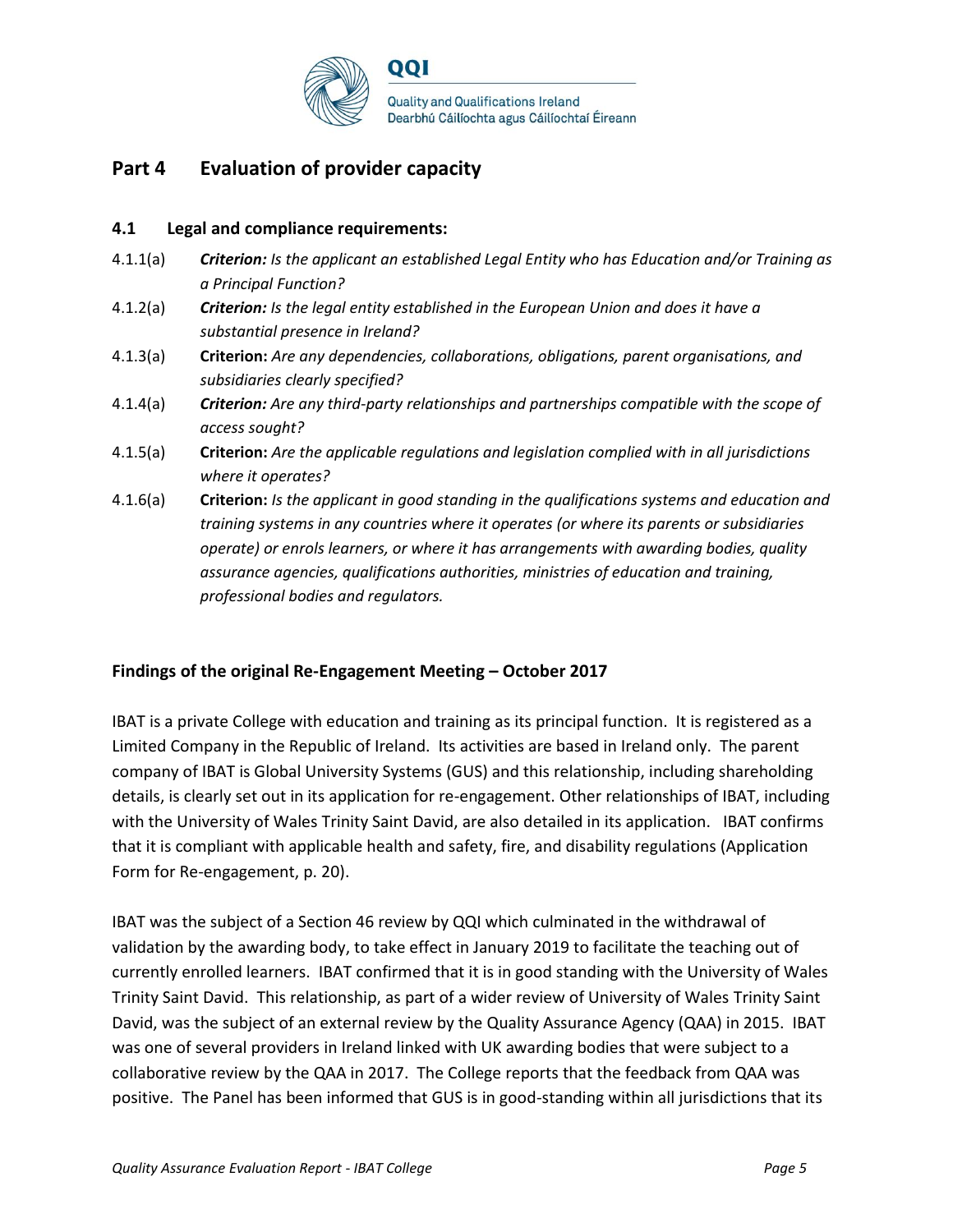

companies operate (Original SAR, p.8). As IBAT is acting as a study-centre for Arden University, it will also be subject to oversight by QAA through this relationship.

### **Findings of the second Re-Engagement Meeting – April 2018**

The findings above stand.

### **4.2 Resource, governance and structural requirements:**

- 4.2.1(a) **Criterion:** *Does the applicant have a sufficient resource base and is it stable and in good financial standing?*
- 4.2.2(a) **Criterion:** *Does the applicant have a reasonable business case for sustainable provision?*
- 4.2.3(a) **Criterion:** *Are fit-for-purpose governance, management and decision-making structures in place?*
- 4.2.4(a) **Criterion:** *Are there arrangements in place for providing required information to QQI?*

### **Findings of the original Re-Engagement Meeting – October 2017**

IBAT acquired its premises in Wellington Quay in 2011 and invested quite substantially in customising the College to the required standard (SAR, p.2). Its English language training provision is provided from a second location on Dawson Street. The College claims to have accumulated a substantial asset base, to be free of debt, to be tax compliant, and to be without reliance on third parties for financing.

IBAT was acquired by Global University Systems (GUS) in October 2016. GUS is a global network of higher education institutions and holds a controlling shareholding in IBAT. The IBAT and GUS relationship is at an early stage of development, but it appears to be providing a stable foundation for the College in terms of financial standing. During the Panel meetings with the College, the GUS representative assured the Panel that GUS would provide any required protections for learners in the event that IBAT was to cease operating for any reason; in addition to the formal Protection for Enrolled Learners arrangements in place.

During meetings with the Panel, the College was able to provide the Panel with an understanding of how it is currently recruiting international students and its intention for increasing Irish participation in its programmes. It did not provide evidence of academic planning which is proactively targeted at learner profiles, and so it is difficult to comment upon its future business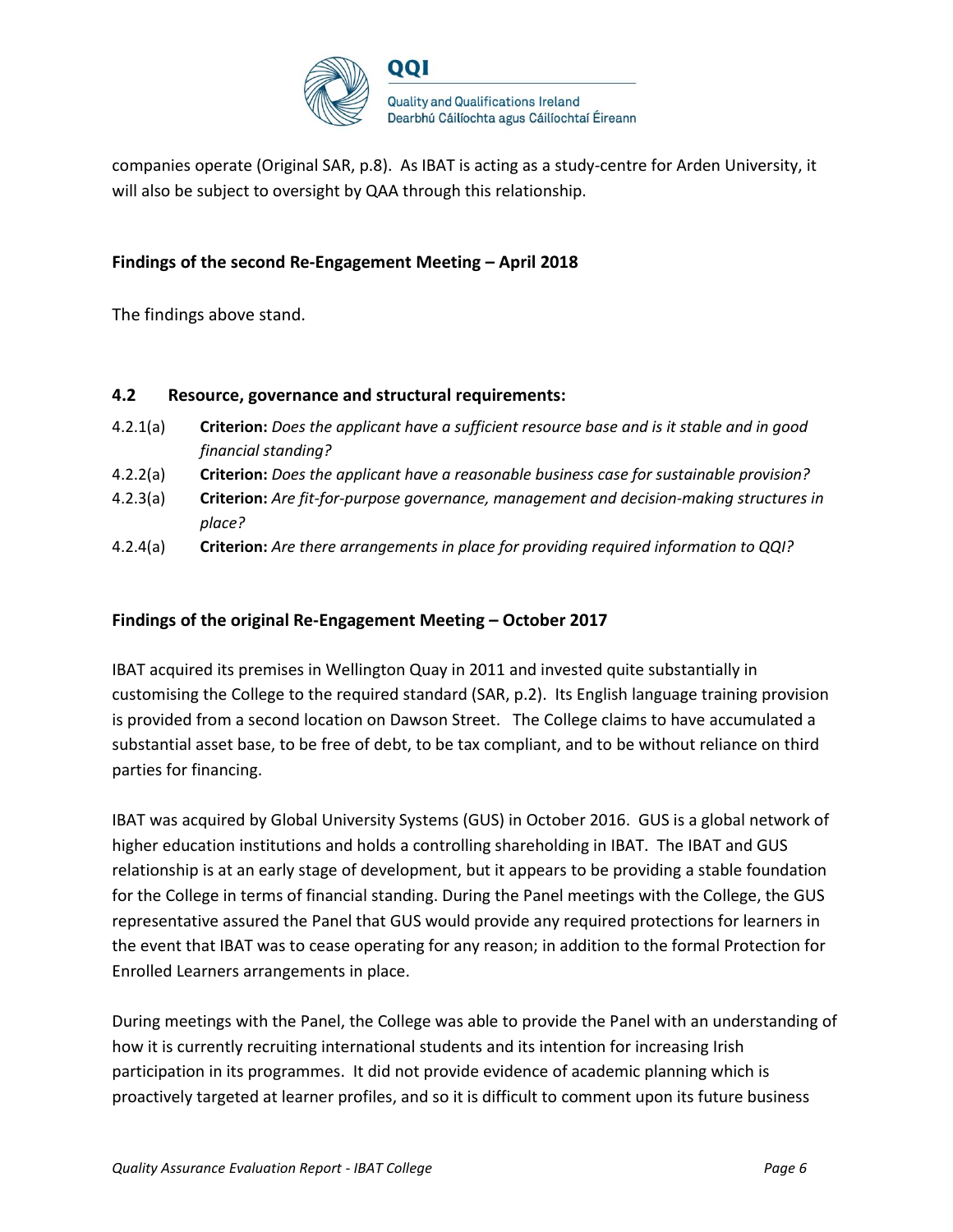

case for sustainable provision. However, the College's track-record of being in business since 2004 must speak to its abilities in this regard. Considering the employment-focussed nature of the programmes of IBAT, the re-introduction of a Business Advisory Group as part of its governance structure may assist it in further developing these academic plans.

Whilst acknowledging the focus that IBAT has placed on its governance, management and decisionmaking structures, the Panel had significant difficulties with these arrangements, as elaborated upon in sections 1, 2, and 5 of Part 5 below. In brief, the Panel found the governance structure somewhat ill-defined and not consistently understood by staff; it found that there was overlap, inconsistency and confusion around some key staff positions; it also found that several quality assurance procedures regarding governance and academic management were internally inconsistent.

IBAT's IT systems, notwithstanding some concerns regarding risk management that are discussed in section 8 under Part 5 below, appear to be capable of providing QQI with required information. IBAT notes in its SAR (p.16) that the Registrar has been assigned responsibility for providing required information to QQI.

### **Findings of the second Re-Engagement Meeting – April 2018**

The Panel saw significant improvements in the description and consistency of governance and staff roles in the resubmitted documentation that it reviewed. Notwithstanding the importance of collaboration between the Academic Director and the Registrar, the Panel has advised some changes in their role descriptions to further demarcate their respective responsibilities. The Panel also considers that the role and remit of the Audit Sub-Committee that is forming part of the governance structure of IBAT should be kept under review.

### **4.3 Programme development and provision requirements:**

- 4.3.1(a) **Criterion:** *Does the applicant have experience and a track record in providing education and training programmes?*
- 4.3.2(a) **Criterion:** *Does the applicant have a fit-for-purpose and stable complement of education and training staff?*
- 4.3.3(a) **Criterion:** *Does the applicant have the capacity to comply with the standard conditions for validation specified in Section 45(3) of the Qualifications and Quality Assurance (Education and Training) Act (2012) (the Act)?*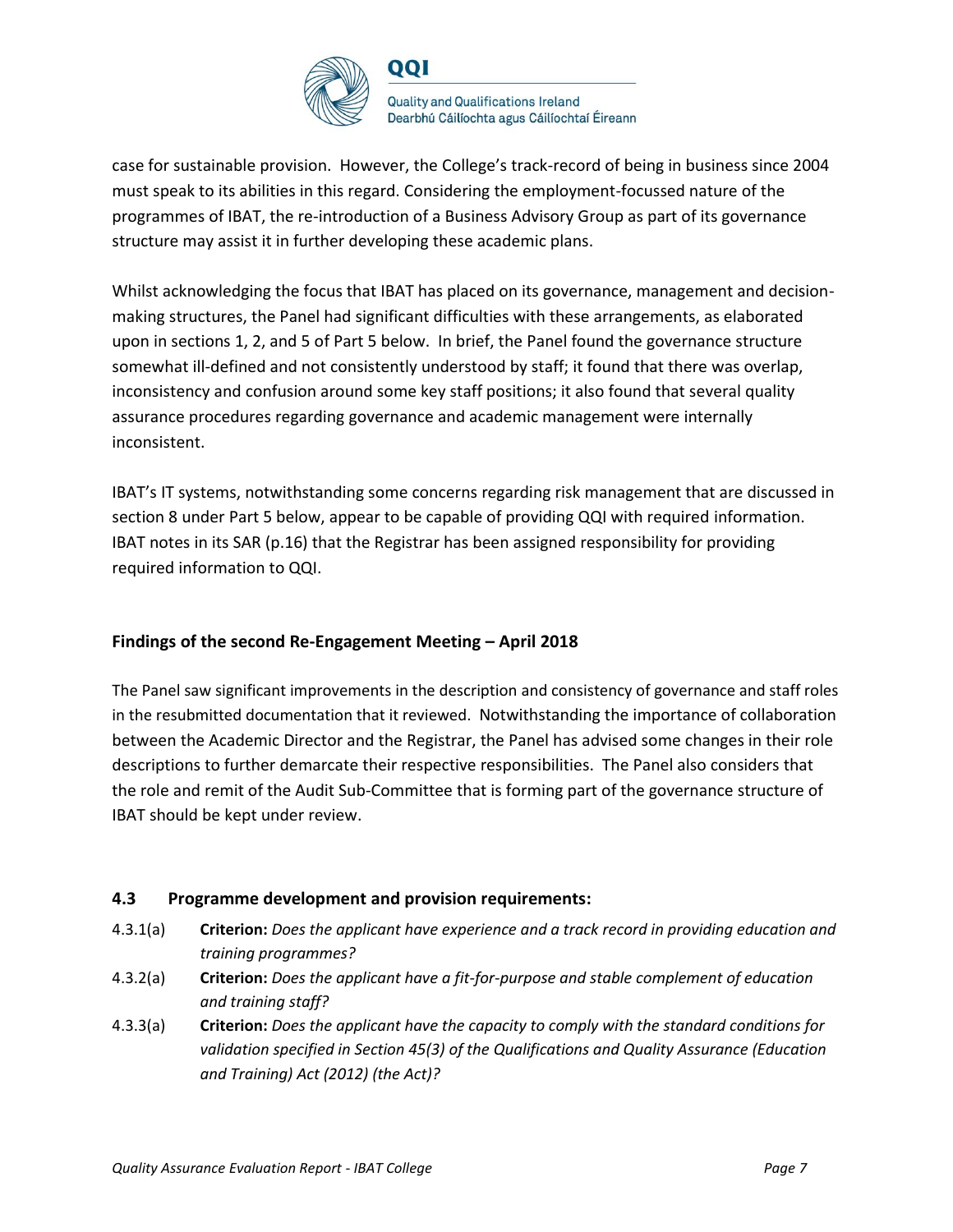

- 4.3.4(a) **Criterion:** *Does the applicant have the fit-for-purpose premises, facilities and resources to meet the requirements of the provision proposed in place?*
- 4.3.5(a) **Criterion:** *Are there access, transfer and progression arrangements that meet QQI's criteria for approval in place?*
- 4.3.6(a) **Criterion:** *Are structures and resources to underpin fair and consistent assessment of learners in place?*
- 4.3.7(a) **Criterion:** *Are arrangements for the protection of enrolled learners to meet the statutory obligations in place (where applicable)?*

### **Findings of the original Re-Engagement Meeting – October 2017**

It is evident that IBAT has experience of designing, developing and delivering programmes as its programmes led to the awards of the Higher Education and Training Awards Council (HETAC) from 2006, and subsequently to QQI awards. It is also currently providing higher education programmes leading to the awards of University of Wales Trinity Saint David.

The College has recently made some key academic management appointments which, when fully operationalised, should significantly increase the stability of its staffing base. IBAT's lecturing staff are primarily employed on a contract basis. However, there is evidence that several lecturers have worked with the College over an extended period of time and are capable of bringing their concurrent professional experience to their lecturing practice.

The standard conditions for validation specified in the Qualifications and Quality Assurance (Education and Training) Act (2012) include, co-operation with and assistance to QQI in the performances of its functions; the establishment of procedures for the fair and consistent assessment of learners; and provisions for the protection of enrolled learners. From the documentation submitted and the meetings with the executive, the Panel considers that, on balance, the quality assurance system of IBAT can support the standard conditions for validation, notwithstanding some observations it makes under section 6, part 5 regarding the formulation of several of its assessment procedures.

The College is operating from two buildings, one on a long-term lease (Wellington Quay), and the other on a short-term lease. This is a strategic decision as the College wishes to be able to accommodate growth without having to operate from more than two locations. In its Self-Assessment Report (SAR), IBAT confirms that it has three computer labs available for learners, and open-access computers in its library and student social areas. It has libraries in both its Wellington Quay and Dawson Street buildings (SAR, p.12).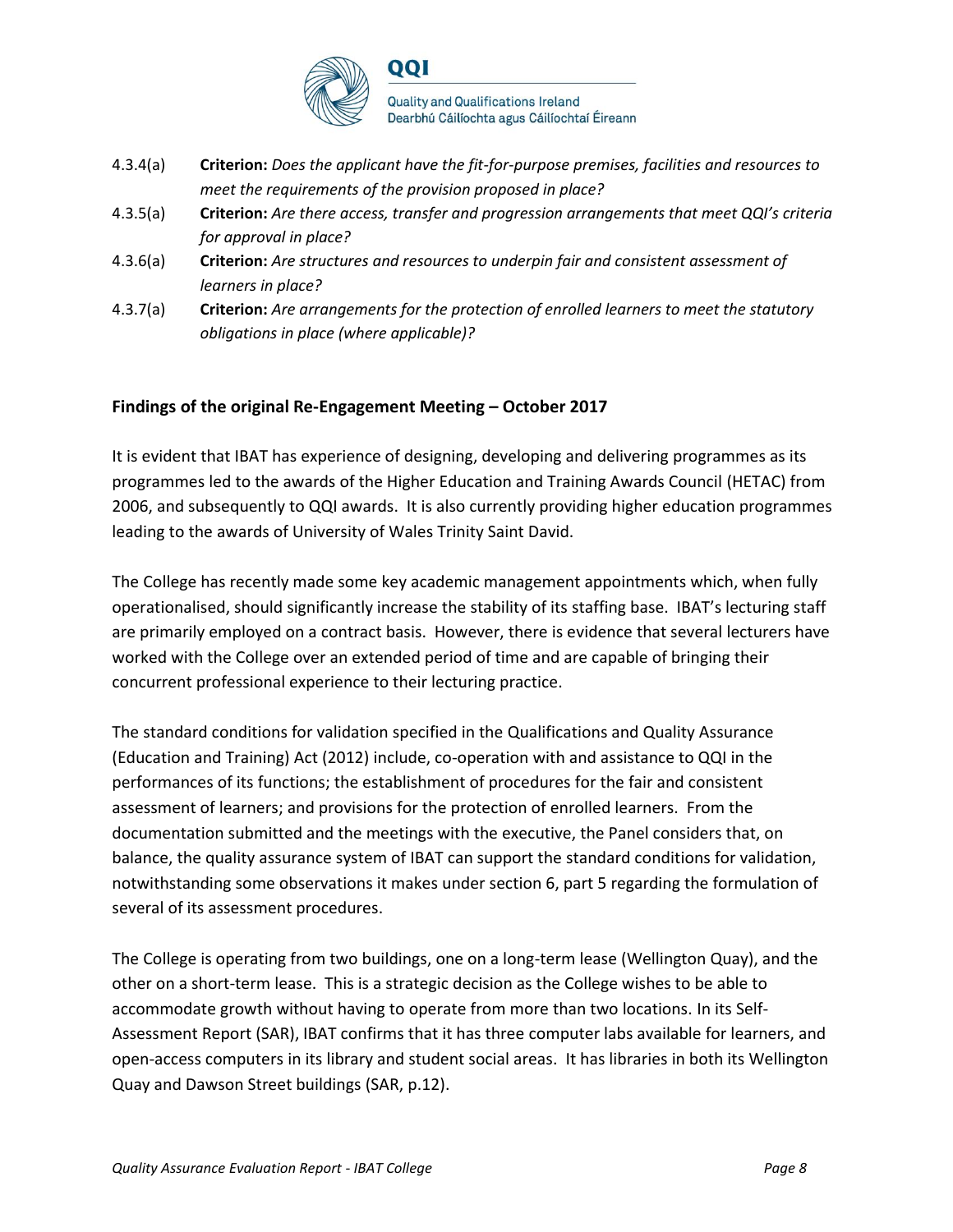

IBAT has included access, transfer and progression procedures in its QA Handbook. It also confirmed that admissions decisions are made at the local level by IBAT and without influence from its parent company. The College's framework for assuring fair and consistent assessment of learners has been in operation, and has evolved, since its relationship commenced with HETAC as an awarding body in 2006. Whilst there are areas for clarification and improvement, IBAT informed the Panel that External Examiner reports have been positive. The strengthened academic staffing of the College will also contribute to the management and quality assurance of IBAT's assessment processes.

IBAT confirmed that it has arrangements in place for the protection of enrolled learners including bonding arrangements for programmes leading to QQI awards, and an affidavit with University of Wales Trinity Saint David for learners pursuing programmes leading to those awards. It is also a member of Marketing English in Ireland (MEI) which activates protection arrangements for English language students if a provider ceases to operate. In addition, the representative of GUS with whom the Panel met, provided additional reassurances regarding the protection provided to learners through the parent company.

### **Findings of the second Re-Engagement Meeting – April 2018**

IBAT has signed a 25-year lease at its premises in North Frederick Street. It has also now completed works on the basement of Wellington Quay and students were reported to be positive about this development. In addition, IBAT reported that its library services and its IT lab have been refitted. Emphasis was placed by the College on the positive impact of introducing a library staff of 4 (2 parttime and 2 full-time); the corresponding improvement in services this has resulted in for learners; and the ability it has provided to extend library opening hours from Monday to Saturday. The senior management appointments made by IBAT have now had more time to become embedded in the organisation and many of the benefits the College anticipated to arise from these new roles were apparent to the Panel. The College resubmitted significantly improved assessment procedures in its QA Handbook (2018).

### **4.4 Overall findings in respect of provider capacity to provide sustainable education and training**

Following an examination of the revised re-engagement documentation provided by IBAT, including its QA Handbook, and having met with the College, the Panel is satisfied that IBAT has the capacity to provide sustainable education and training and satisfies the associated criteria.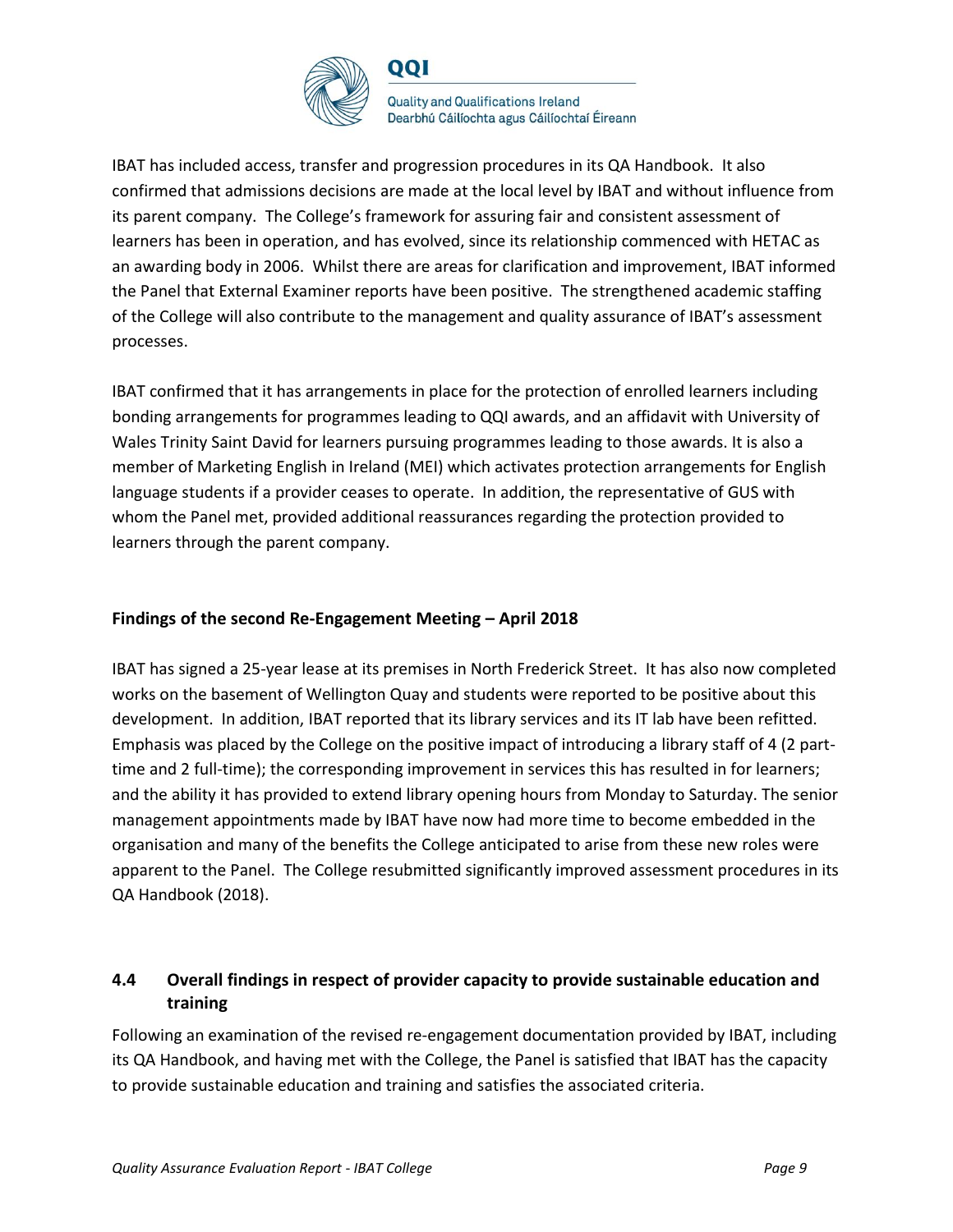

## **Part 5 Evaluation of draft QA Procedures submitted by IBAT College**

*The following is the Panel's findings following evaluation of IBAT College's quality assurance procedures against QQI's Core Statutory Quality Assurance Guidelines (April 2016). This section of the report follows the structure and referencing of the guidelines.* 

### **1 GOVERNANCE AND MANAGEMENT OF QUALITY**

### **Findings of the original Re-Engagement Meeting – October 2017**

In its original application for re-engagement with QQI, IBAT explains that its rationale for appointing experienced national and international individuals to participate in its governance system was to "ensure that academic decision-making is independent of commercial considerations or the undue influence of business owners" (Application Form for Re-engagement, p.11). The intentions of IBAT regarding its governance structures are understandable and are partly in response to the outcomes of its Section 46 review by QQI. However, the Panel did experience some difficulty in understanding the rationale behind the governance structure chosen and, more importantly, in identifying decision-making authority.

At the top levels of its academic governance structure IBAT presented a hierarchy of a Board of Governors with responsibility for corporate and effective academic governance; an Academic Standards Board (ASB) to connect the Board of Governors with academic governance matters and to provide assurances regarding its efficacy; and an Academic Council with responsibility for protecting academic standards and making recommendations to the Board of Governors on academic matters. The dual reporting of the ASB and the Academic Council to the Board of Governors, led to a lack of clarity for the Panel regarding where responsibility for academic quality assurance resides, and if it is possible for the ASB to over-ride a decision of the Academic Council. The Panel was provided with assurances regarding the respective roles of these entities - and it appears that the ASB is essentially intended to provide an added layer of assurance to the Board of Governors regarding quality assurance, and advisory support to the Academic Council - but the Panel remained concerned that enough definition had not yet been built into the respective roles of these organs of governance. It also felt that there wasn't a consistent view of the roles of these entities throughout the organisation. As such, it has specified that the roles of these governance units must be fully clarified and demarcated as a mandatory change to the QA procedures of IBAT.

A further matter of governance arising in the QA Guidelines is the governance of risk, academic and otherwise. The College's QAH includes limited references to risk. The Panel was informed that matters relating to financial risk and risk appetite form part of the governance of GUS. The Panel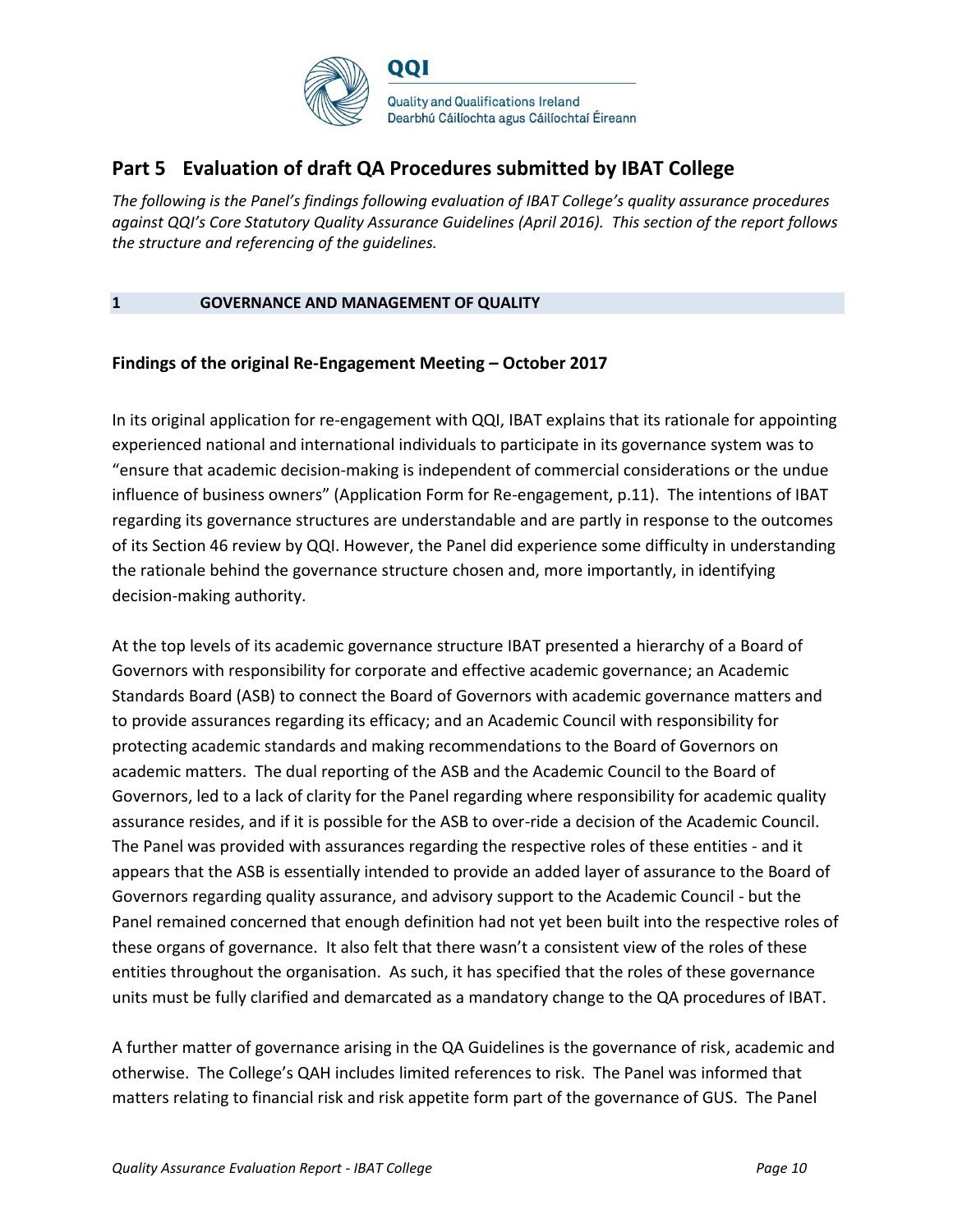

has included as a mandatory change to QA procedures that the College develops a procedure for the identification, control and monitoring of risk by the College itself, including reputation, academic and financial risk. Associated responsibilities for oversight of risk should be clearly included in the relevant terms of reference.

Notwithstanding the further iteration of clarity required by the Panel, it noted that the inclusion of four students nominated by the student body to the Academic Council is a positive development that represents the College's stated intention to be student-centred. It is also noted that the College intends including students in its Programme Boards. The Panel commended the intention of the College to train students so that they can fully participate with lecturers and other staff in these quality assurance forums.

### **Findings of the second Re-Engagement Meeting – April 2018**

The Panel considered that IBAT has given significant attention to addressing its governance structure. The role of the Academic Council has been confirmed as the most important organ of academic governance. The terms of reference of the sub-units of governance are inter-connected and consistent.

The Academic Standards Board, the unit of governance that caused the most difficulty for the Panel in the original re-engagement meeting, has now become an Audit Sub-Committee and it has been clarified that it has no decision-making authority. The Panel welcomed the unequivocal clarification that the Audit Sub-Committee has no decision-making authority on academic matters and cannot override a decision made by the Academic Council. However, the Panel continued to have some difficulties in fully understanding the remit of this governance unit and how it would operate; this was compounded by some inconsistency in its description by the senior management team. The Panel understands that this governance unit has been established largely to advise GUS, through the Board of Governors, of any potential risks that the College might need to mitigate. The Panel was also informed that the Audit Sub-Committee will develop an audit schedule and will receive audit reports on certain matters. It was suggested that the staff responsible for areas of work would confirm for the Audit Sub-Committee that they were being carried out as intended. The Panel has advised that it would be more in keeping with an audit to have someone independent of the function, internal or external, carry out the audit for the Audit Sub-Committee. Overall, the remit of this governance unit appears to be evolving as it is being reconceptualised, and the Panel advises that it should be kept under review by the College.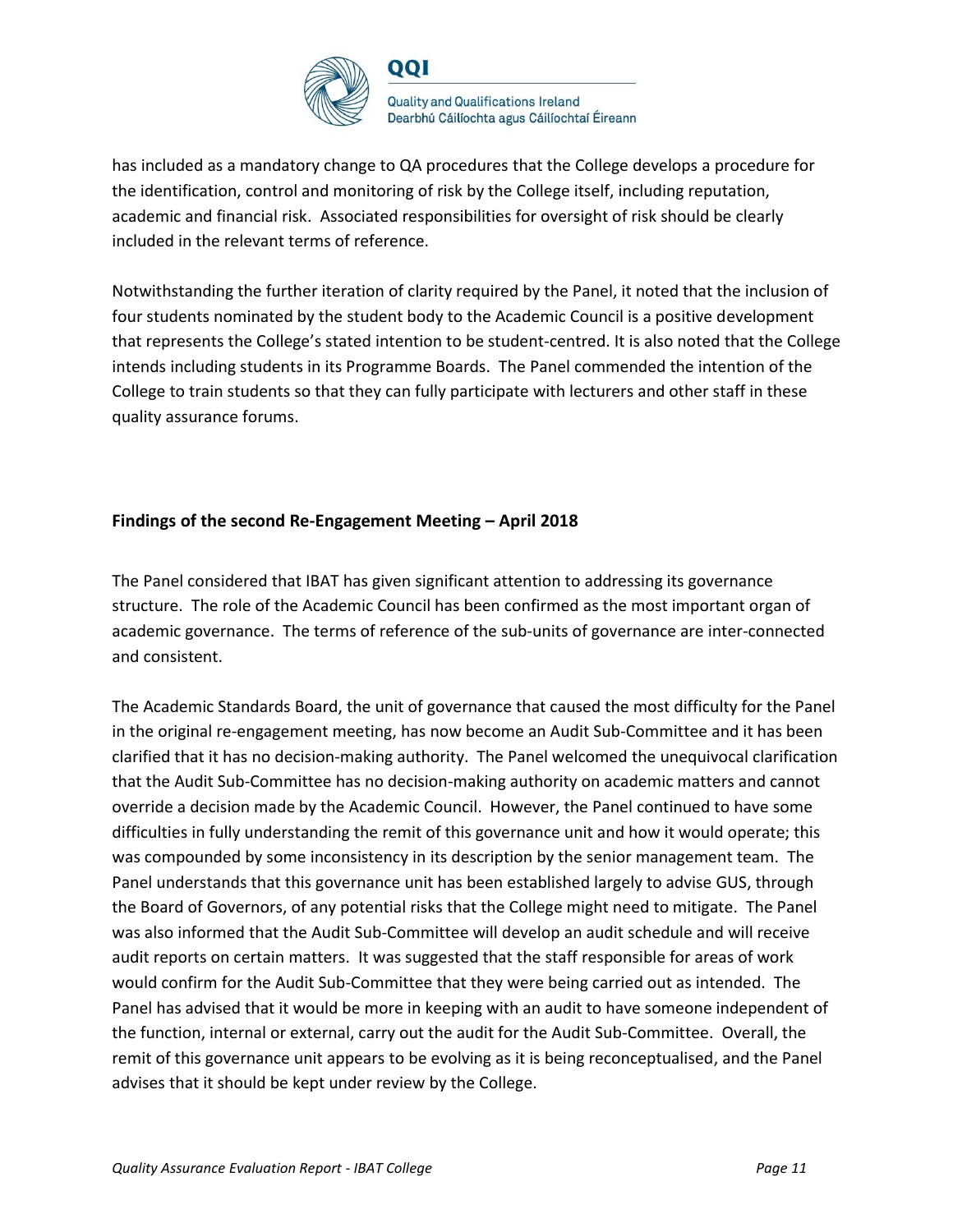

The Panel was informed that an additional member of the Board of Governors will soon be appointed. The Panel noted that there was no reference in documentation to the inclusion of student or staff membership in the Board of Governors and has advised the College to consider the benefits of such inclusion. In terms of risk, the College is now operating what appears to be a robust method of capturing, categorising, prioritising, and monitoring risk; an area that is being led by the Registrar. The Panel was provided with detailed procedures to support these processes and with examples of risks identified as a result of the collaborative deliberations of the College in this regard.

### **2 DOCUMENTED APPROACH TO QUALITY ASSURANCE**

### **Findings of the original Re-Engagement Meeting – October 2017**

IBAT describes the purpose of its quality assurance system as being to provide assurance to stakeholders that they can "have trust and confidence in the education and training provided by us and the resulting qualifications obtained by students" (Application Form for Re-engagement, p.15). The College also confirmed that it has referenced QQI's QA Guidelines, and the ESG when developing its QA documentation and that the review and reformulation of the procedures was a collaborative effort of the College.

The Panel understood that the QAH developed represented a significantly revised version of IBAT's previous quality assurance procedures. Because of this, and the fact that the College is not currently developing programmes or admitting learners to programmes leading to QQI awards, several of the procedures outlined were yet to be fully implemented. The Panel stated at the outset, and reiterated at the end of its visit, that it could only judge the College on the procedures that were available at the time of IBAT's submission. It was noted during the review meetings with the executive that some procedures were yet to be approved by the Academic Council and so were not a confirmed part of the QA Handbook for the College. The mandatory and advised changes that the Panel has identified regarding the documented approach to QA by IBAT, are aimed at ensuring that the College is in an optimal position to roll-out those procedures across the organisation.

As noted above, the Panel has made the review and amendment by the College of the terms of reference and procedures relating to its governance structure and its academic management role descriptions and role references throughout its procedures a mandatory change to its quality assurance procedures. The Panel noted several inconsistencies in documentation that are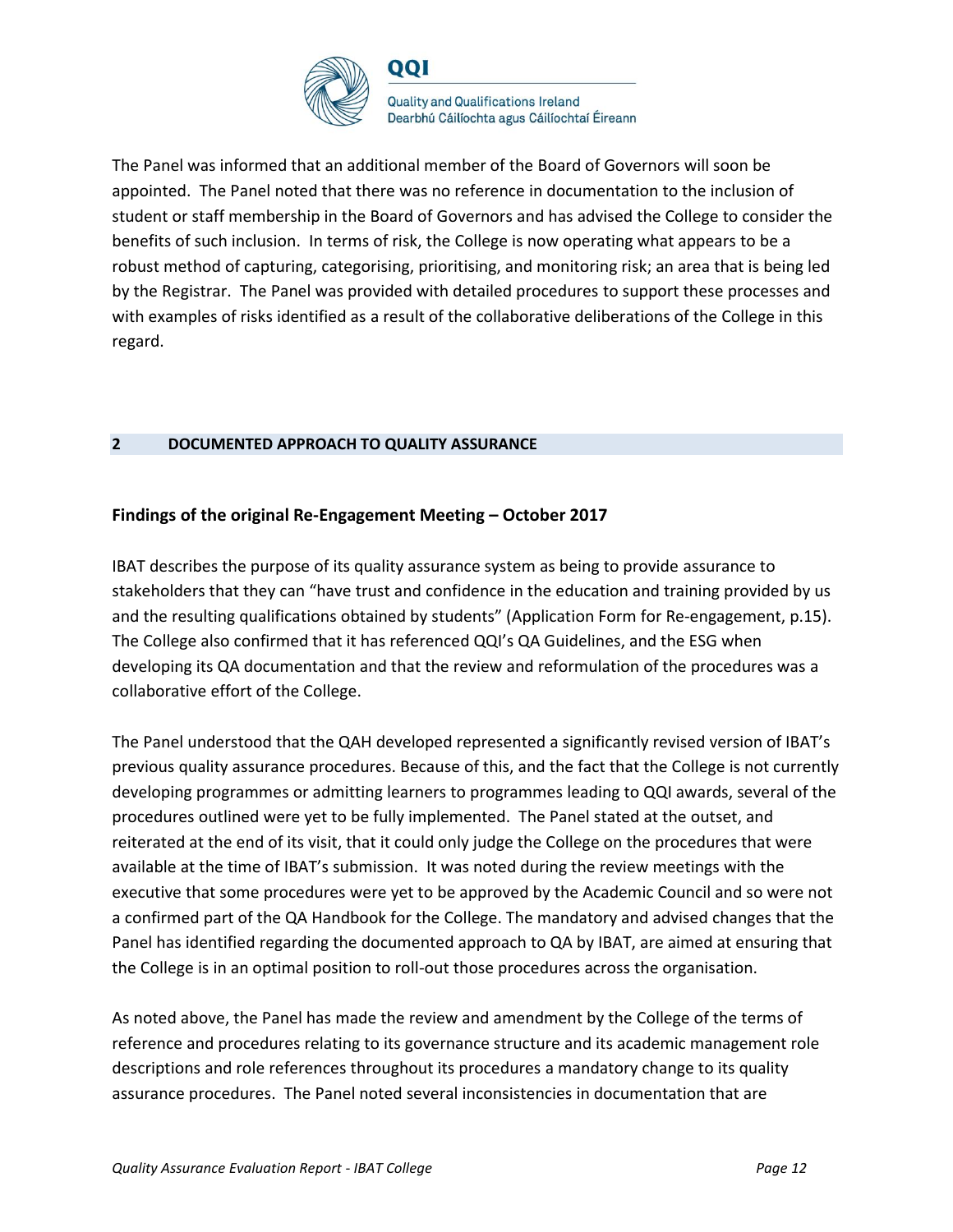

obscuring, albeit unintentionally, where responsibility, decision-making authority, and accountability reside. In addition, from a documentation approval perspective, the governance requirements for all documentation (policies, procedures, guidelines, codes of practice, SOPs etc.) should be clearly documented. Equally, the role of the relevant governance unit with respect to each of these types of documents should be recorded in its terms of reference and in the relevant procedures e.g., is the governance unit expected to approve, review, recommend, endorse, advise, note, etc.

The Panel also noted that several of the procedures included in the QA Handbook are more descriptive than instructive which may cause difficulties and issues at the point of implementation. The Panel advises that IBAT either includes more information regarding how procedures are implemented in its procedures, or that it satisfies itself that it has sufficient supporting Standard Operating Procedures to ensure the systematic, consistent, and coherent implementation of its quality assurance system. Who does what, and when, should be clear to all staff when the QA Handbook is finalised. To further aid understanding and communication of procedures, the Panel also advises including additional diagrams and flow-charts in the next iteration of the QA Handbook.

### **Findings of the second Re-Engagement Meeting – April 2018**

In response to the changes to documentation requested and advised by the Panel in October 2017, IBAT has produced a significantly stronger QA Handbook. The document has been restructured to reflect the life-cycle of a student within the College; a map between the document and the QA Guidelines was provided to assist in orientating the Panel to this new layout. All policies and procedures have been approved by the Academic Council and by the Board of Governors, as appropriate. Standard Operating Procedures were also provided to the Panel to illustrate how certain procedures are implemented.

The Panel particularly noted the improved documentation relating to the development and delivery of programmes of education and training and to assessment. As related above, the QA Handbook has also addressed much of the inconsistency and lack of clarity between governance units and individual roles. The Panel continues to note some lack of definition in the responsibilities of the Academic Director and the Registrar (pp.16-17, p.45) in setting and implementing academic standards, and has advised that these be addressed.

Overall the Panel found the revised QA Handbook submitted by IBAT to be more instructive and helpful to those responsible for its implementation. It also noted the increased use of diagrams and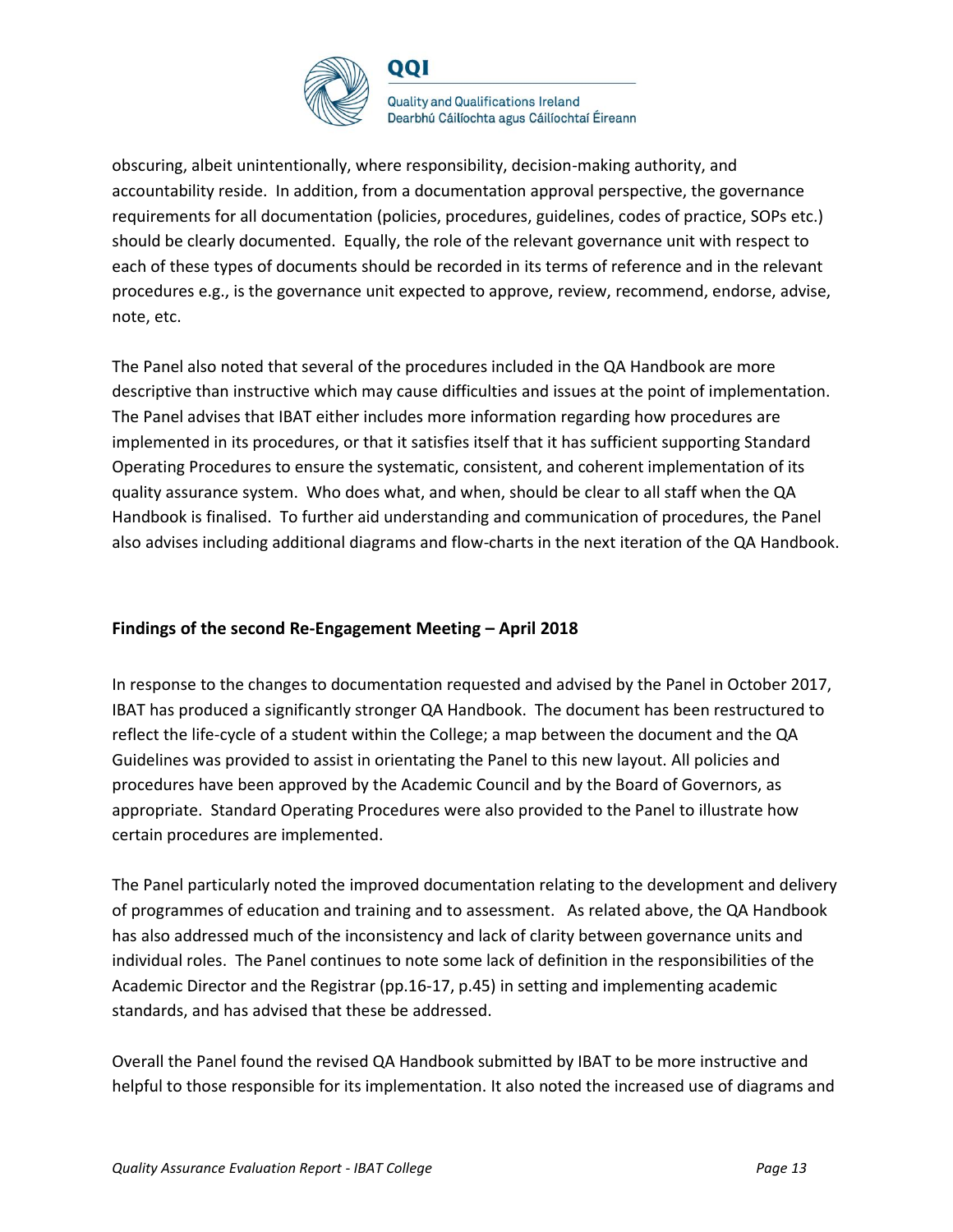

flow-charts to communicate procedures and the proactive approach of the College in testing the efficacy of these diagrams with students.

#### **3 PROGRAMMES OF EDUCATION AND TRAINING**

### **Findings of the original Re-Engagement Meeting – October 2017**

Overall, the Programme Development and Approval procedures included in the QA Handbook are considered by the Panel to be light on detail regarding process and responsibilities. For instance, it isn't evident if there is a template for programme proposals or how financial and resource decisions are made. The Panel also had concerns regarding the description of programme review and amendment procedures and the extent to which these are aligned with current QQI policy. This view was supported by the Panel meetings with the executive where there was a lack of consistent understanding of the process for reviewing programmes. The Panel has specified that the College reviewing and amending these sections of its QAH (pp. 30-34 and 42-48), in their own right, and in the context of the *Policies and Criteria for the Validation of Programmes of Education and Training*  (2016), constitutes a mandatory change to its quality assurance procedures. The Panel advises that process flow diagrams are utilised to support a revised version of these sections of the QA Handbook.

The Programmes of Education and Training section of the QA Handbook also addresses admission and progression. A key focus expressed by IBAT is to improve learner progression, including through improvements to admissions procedures (Application Form for Re-engagement, p.17). The reactivation of an Admissions and RPL Committee as part of its governance structure is identified by IBAT as another quality measure that will assist in providing oversight of the consistency of its implementation of admissions procedures (SAR, p. 21). The admissions procedures would benefit from further detail regarding the admission arrangements for mature and part-time learners. Policy and procedures for the recognition of prior learning were also included in the QA Handbook (appendix 2) and it was confirmed that the College considers all types of previous learning for advanced entry and for exemption. From an operational perspective, it is the Registrar's responsibility to ensure consistency of decision-making.

IBAT described to the Panel how it has streamlined its engagement with international agents and is now working with four agents who are known and trusted by the organisation, work with other higher education institutions in Ireland, and have been seen to recruit learners with good progression rates. The College didn't convey any sense that it wishes to increase these agent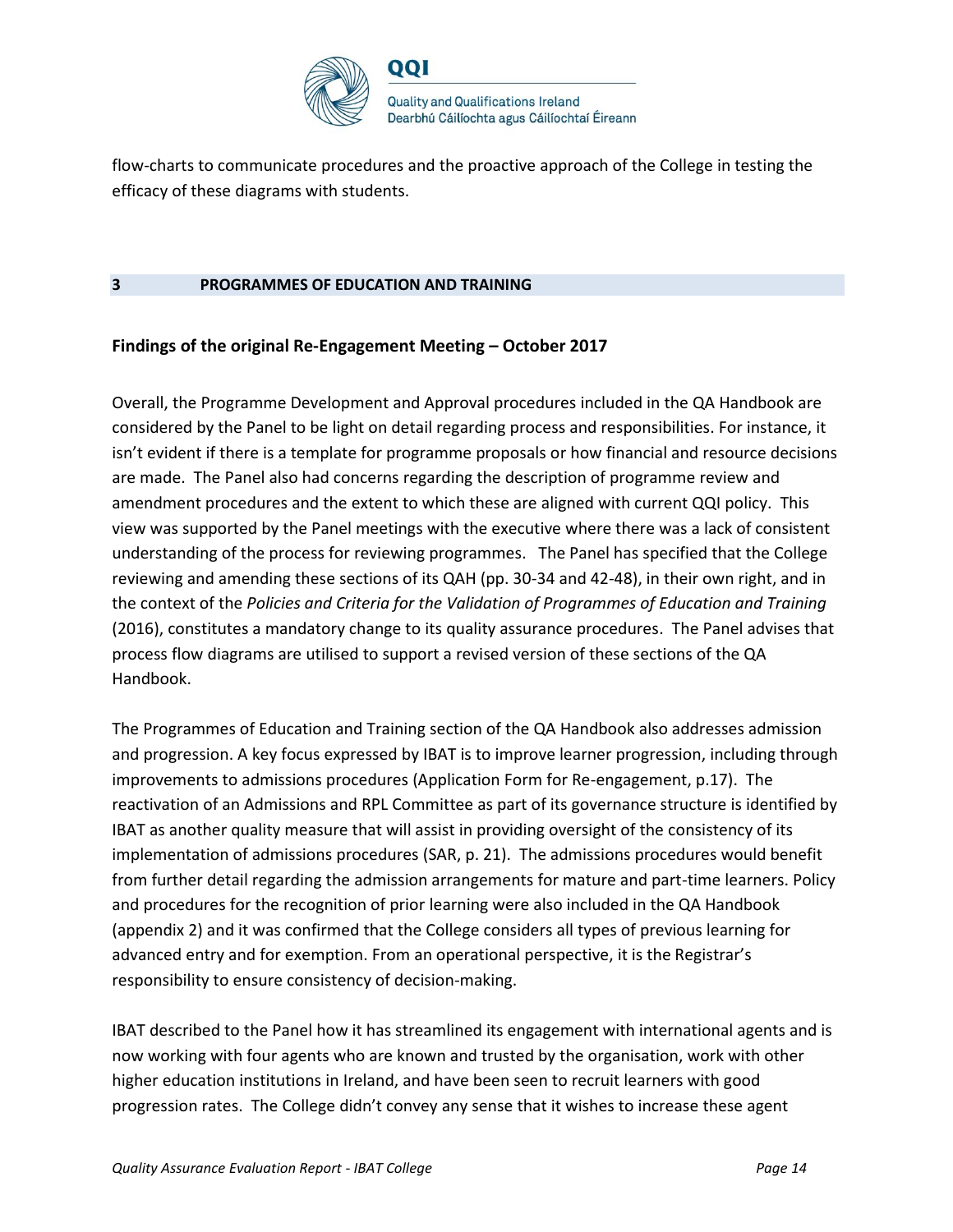

numbers for the foreseeable future, particularly as it is placing a greater emphasis on the recruitment of Irish students. The current College profile is reported as being 40% Irish and 60% international. The Panel was informed that assessment data from July 2017 is showing positive increases in progression (Self-Evaluation, p.21). The Panel has advised the College to develop a strategic academic plan for programme development to help it to target its attention on learners that are particularly suited to its programmes and may be more likely to successfully participate. The planned review of the Teaching and Learning Strategy by the Academic Director can also support this development.

Finally, whilst benchmarking is a developing area across Irish higher education, it would be beneficial for the College to consider in more detail what types of organisations and what types of provision it wishes to compare itself with. Beyond providing very useful measures for comparison and tracking of performance, benchmarking can also contribute to solidifying mission and collective focus on objectives.

### **Findings of the second Re-Engagement Meeting – April 2018**

As part of its redevelopment of its QA Handbook, the Panel considered that IBAT significantly improved its policies and procedures relating to programme development, approval and validation (QAH, Chapter 3). These procedures have been aligned with the *Policies and Criteria*  for the Validation of Programmes of Education and Training (2016), where relevant. A programme proposal process and template were provided (QAH, p. 48, F3.1). A process from preliminary authorisation to proceed with programme development, to authorisation to offer a programme, have been set out in text and diagrammatically (QAH, section 3.4).

In terms of changes that can be made to a validated programme (QAH, section 3.5), it is advised by the Panel that the implemented process for authorising minor amendments to programmes should be referenced. This is particularly important in the context of ensuring that changes to one programme, however minor, do not unintentionally impact on a related programme. The Teaching and Learning Strategy for the College has been reviewed and is structured around nine strands. Cross-College oversight of teaching and learning matters will be exercised by the Teaching and Learning Committee, which was reformed and agreed its terms of reference at its first meeting in February 2018 (Resubmission SAR, p.11).

Procedures relating to admissions are now situated in Chapter 5 of the QA Handbook. Admissions procedures are detailed for CAO applicants, direct applicants, mature applicants, applicants with disabilities, and advanced standing applicants (QAH, section 5.6). The Panel has advised that the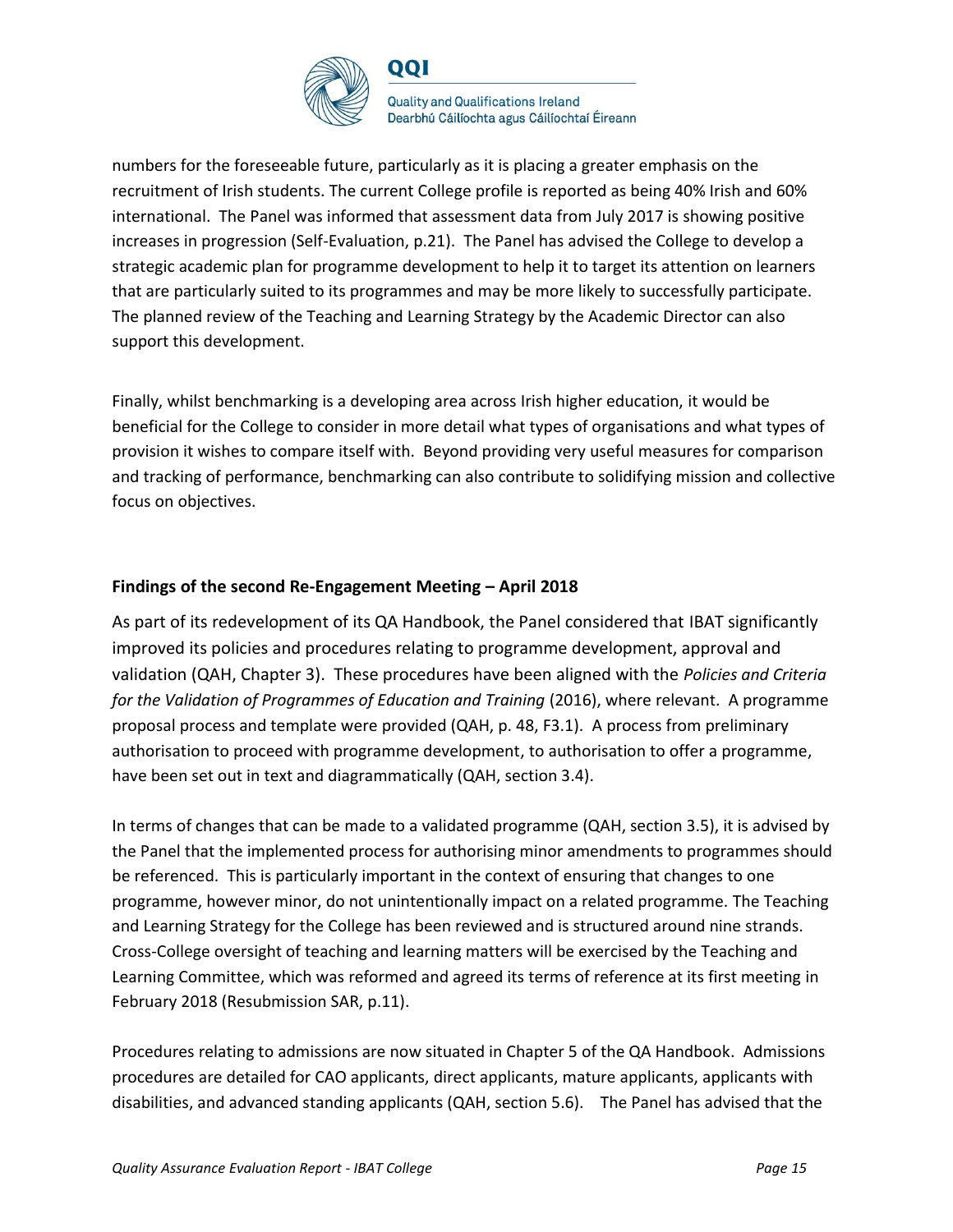

process for determining not to run an advertised programme due to lack of demand or for other reasons, and the timing of the communication of this decision to students, should be documented and published as part of the College's Procedures for the Recruitment of Learners (QAH, 5.3).

The College is actively seeking to find appropriate measures through which it can benchmark itself against other private and public higher education providers; and to other providers under the umbrella of GUS. At a national level it has identified potential for data comparison through the Irish Survey of Student Engagement (ISSE), and the first destination studies published by the Higher Education Authority (HEA). The Panel welcomed this development and acknowledged the complexity of carrying out meaningful and appropriate benchmarking.

### **4 STAFF RECRUITMENT, MANAGEMENT AND DEVELOPMENT**

### **Findings of the original Re-Engagement Meeting – October 2017**

Establishing a strong base of core staff has been a priority for IBAT and some senior appointments have been made in recent months. These developments are to be welcomed and should support and provide stability for the College and its learners. A key additional role is for a Head of School, which the College feels will provide it with further leverage to plan academically.

However, a key difficulty for the Panel, arising both from the QA Handbook and the meetings with the IBAT executive, are the instances of confusion around specific roles and responsibilities. This is exacerbated by the fact that some appointments are recently made, others have been made but not commenced, and others are yet to be made.

There are two levels at which clarity is required. The first, at the most senior level, are the roles, responsibilities, and reporting lines between the College Director, Academic Director, and Registrar. As the College is aware, these are crucial positions and, in terms of safeguarding quality assurance, specificity and consistency in their associated roles and responsibilities is critical. IBAT confirms in its application form that *the Director takes responsibility for the overall delivery of a quality service to stakeholders, including students, staff, employers and the wider community. In an operational context this role is delegated to the Registrar* (Application Form for Re-engagement, p. 16). In its Self-Evaluation, it describes the College Director as taking responsibility, *inter alia*, for leading, managing and directing academic activities, whilst the Academic Director is responsible for academic leadership and direction (SAR, p.15). The description of the role of the College Director in the QA Handbook includes formulating strategy, but also developing and implementing policies and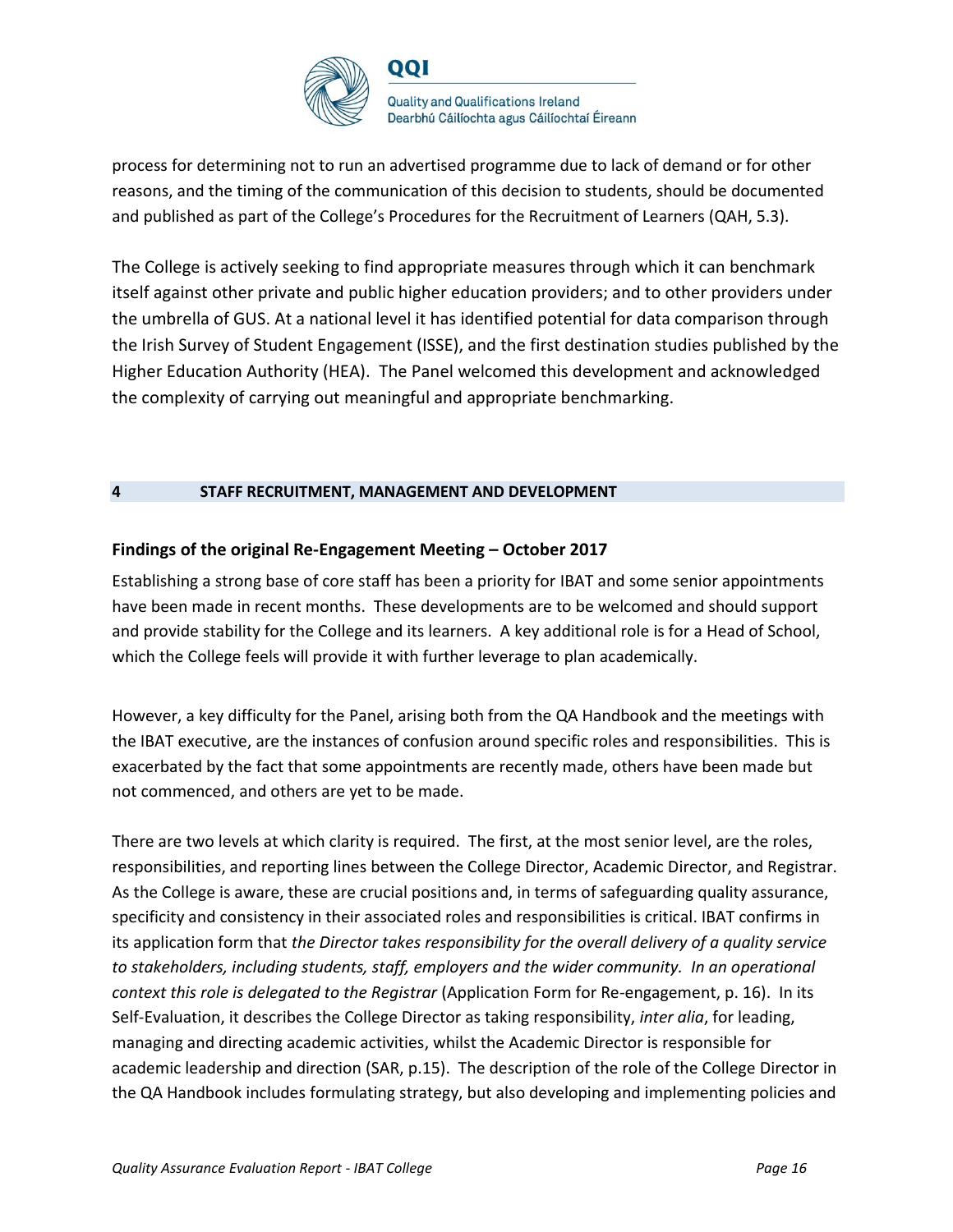

**Quality and Qualifications Ireland** Dearbhú Cáilíochta agus Cáilíochtaí Éireann

programmes, and developing and keeping under review the academic and quality assurance structures and processes of the College (QAH, p. 10). The Academic Director role is less defined, but it is specified as being the chief academic officer for the College with key responsibility for the academic leadership and management of the school. It appears that these respective roles require further consideration, and that the College should be mindful of taking the opportunity to ensure through its management, as well as its governance structures, that commercial and academic interests are demarcated. New roles haven't had an opportunity to co-exist and find their parameters yet, and this is understandable. However, due to the importance of these positions, definition is required at the outset; regardless of whether roles evolve and are formally changed over time.

At the next level, the Head of School, Programme Manager and QA Officer roles are problematical. The scope of the Programme Manager's role in the documentation drifts between administrative and academic, to the point whereby this individual seems to be inappropriately intervening in academic matters. The Panel's sense from meeting with the executive is that this is a mischaracterisation of the purpose and execution of this role and that it is in reality a student support role, with associated administrative responsibilities. The way in which the Programme Manager's role is described also raises questions as to how the Head of School role (currently being filled in an acting capacity) is intended to operate in the College. Some conflation in this regard appears to have taken place and needs to be addressed. The Head of School role is largely absent from the QA Handbook and where it does appear, for instance as a member of the Programme Board, it is in error. Finally, and as part of this working through of individual roles, how the QA Officer is expected to fulfil his/her responsibilities needs to be clarified.

In terms of the staff recruitment process, the College has identified a series of criteria that it applies to the recruitment of academic staff (SAR, p.19 and QAH, p.51). The qualification requirement is at Level 8 but the Panel was informed that the lecturer is normally required to have a qualification above the level at which he or she is teaching. The majority of its academic staff are on part-time contracts, but there is quite a high degree of continuity amongst this cohort. It was noted that a full-time contract is not necessarily the ambition of these individuals, with several pursuing concurrent careers; the experience from which can benefit learners. The Panel observed that for some non-academic posts there may be a tendency for the College to create roles around the qualifications and abilities of the post-holder. Whilst this is often a natural evolution of a role by an individual, it is important to maintain some separation between role description and the attributes of individual post-holders, with a view to succession planning.

IBAT's QAH states that its policy is to "encourage and facilitate the development of the knowledge, skills, and general competence of its staff, particularly its academic staff" (QAH, p.54). Examples of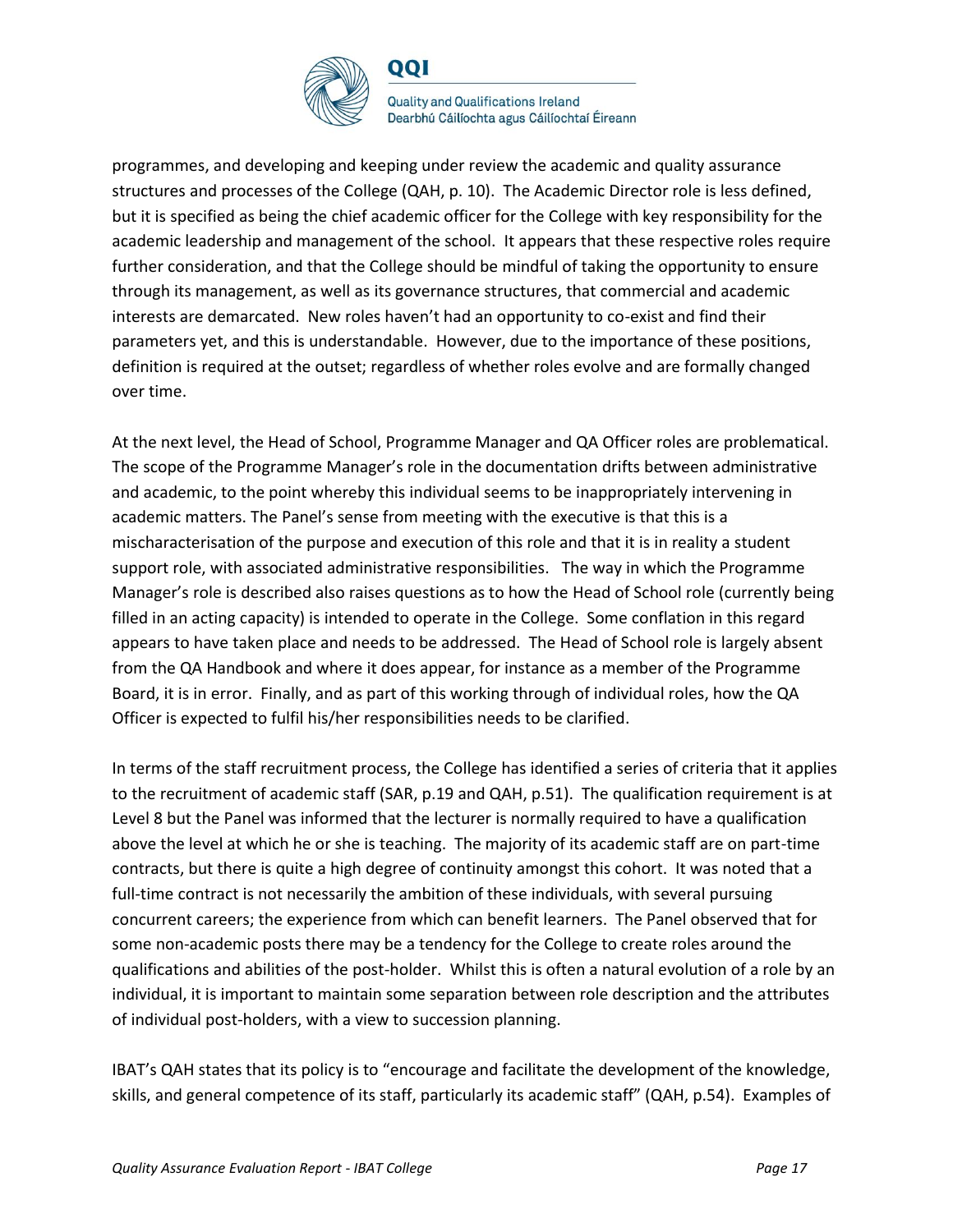

CPD workshops were identified for the Panel, including in assessment. The College's staff recruitment procedure notes that new full-time academic staff without a qualification in the NFQ in teaching, learning and assessment are required to undertake one within 2 years of commencement of their contract (QAH, p. 54); some reasonable flexibility on the period in which this qualification is gained is allowed. The same requirement for part-time staff is not in place, but part-time staff are encouraged and supported in pursuing this route. Administrative staff also reported being supported financially in pursuing postgraduate qualifications.

Staff appraisal is described by staff as more process-driven for administrative posts. The associated procedure description identifies the College Director, in consultation with the SMT, setting individual goals and objectives (QAH, p. 55). It would seem more appropriate that the College Director would set overall goals for the organisation and that line management would then set individual objectives in that context.

Lecturers considered that they were aware of the requirements of their role and understood the level of performance required. It was explained that appraisal in this context largely relies on indicators such as student feedback and assessment outcomes. Use of these types of mid and endpoint indicators for academic appraisal is relevant, but the College is also encouraged to consider how it can proactively engage with lecturers through the appraisal system at the outset of a given academic cycle.

### **Findings of the second Re-Engagement Meeting – April 2018**

As noted previously, it was evident to the Panel that the Senior Management Team of IBAT has now had the opportunity to work together as a team and the respective roles of the College Director, Academic Director and Registrar, have moved from abstract to operational differentiation. Some further definition of role between the Academic Director and the Registrar has been advised by the Panel, as identified in section 3.2. above.

Other staff changes have also been made. A Head of School is in the process of being appointed and the Library staff numbers have increased to 2 full-time and 2 part-time staff. An Assistant Registrar title has been given to what was previously the Quality Assurance Officer. The Programme Manager has been renamed as the Programme Administration Manager to avoid any misconception that this individual, who plays an important role in liaising with students, can influence academic matters.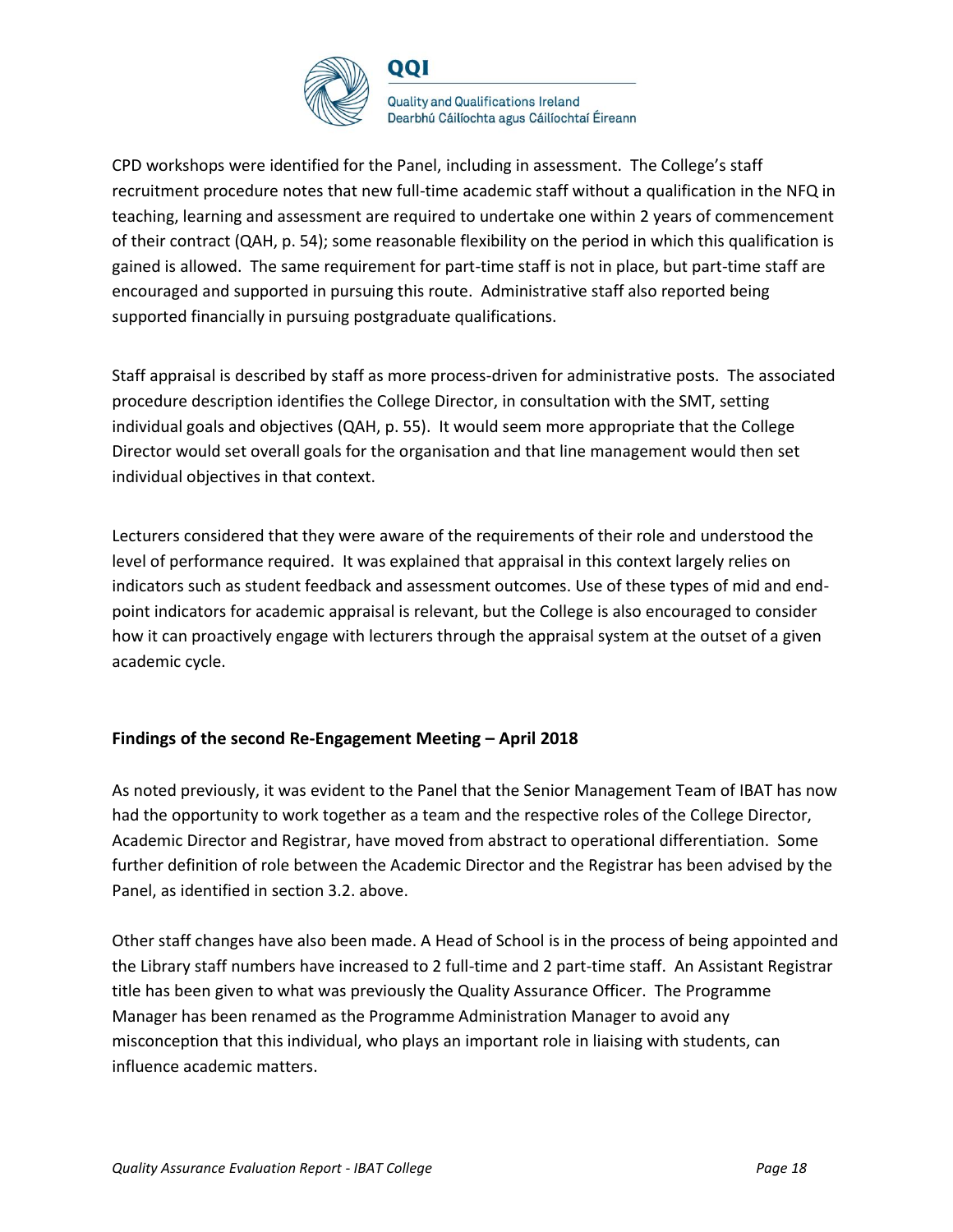

Staff appraisal is undertaken by the line manager and other sources of information, such as student feedback, are monitored throughout the year (QAH, p.217). College staff delivering on programmes awarded by University of Wales Trinity St David (UWTSD) can avail of staff development opportunities through the University (QAH, p.221). The College also provided the Panel with a schedule of CPD events for all staff (Resubmission SAR, p.12). The College articulated that it takes a holistic approach to identifying CPD requirements, in the sense that it considers all the activities of staff, regardless of the related awarding body.

### **5 TEACHING AND LEARNING**

### **Findings of the original Re-Engagement Meeting – October 2017**

The current Teaching, Learning and Assessment Strategy of IBAT was developed in 2012 and there are plans for the Academic Director to review and refresh this document. As noted previously, this may provide an opportunity to also consider matters of academic planning and tailored programme development to meet the needs of an identified learner profile and market. In broader terms, the College is clear that it intends using its teaching, learning and assessment strategy to assist learners in meeting the needs of enterprise (SAR, p.45).

The Panel noted that the sub-committees of the Academic Council do not currently include an identifiable governance unit dedicated to teaching and learning. It appears that there is an intention to establish one under the Academic Planning, Coordination and Review Committee (APCRC). The Panel supports this decision and considers that it will provide an important means of highlighting teaching and learning and identifying themes and trends that may indicate, for instance, learner and staff support requirements.

### **Findings of the second Re-Engagement Meeting – April 2018**

The Teaching and Learning Strategy for the College has been reviewed and is structured around nine strands. This development is considered by IBAT to provide an effective framework for teaching and learning developments. The College has also reintroduced its Teaching and Learning Committee. Amongst other responsibilities, this Committee will provide oversight of library and information literacy matters (Resubmission SAR, p. 9).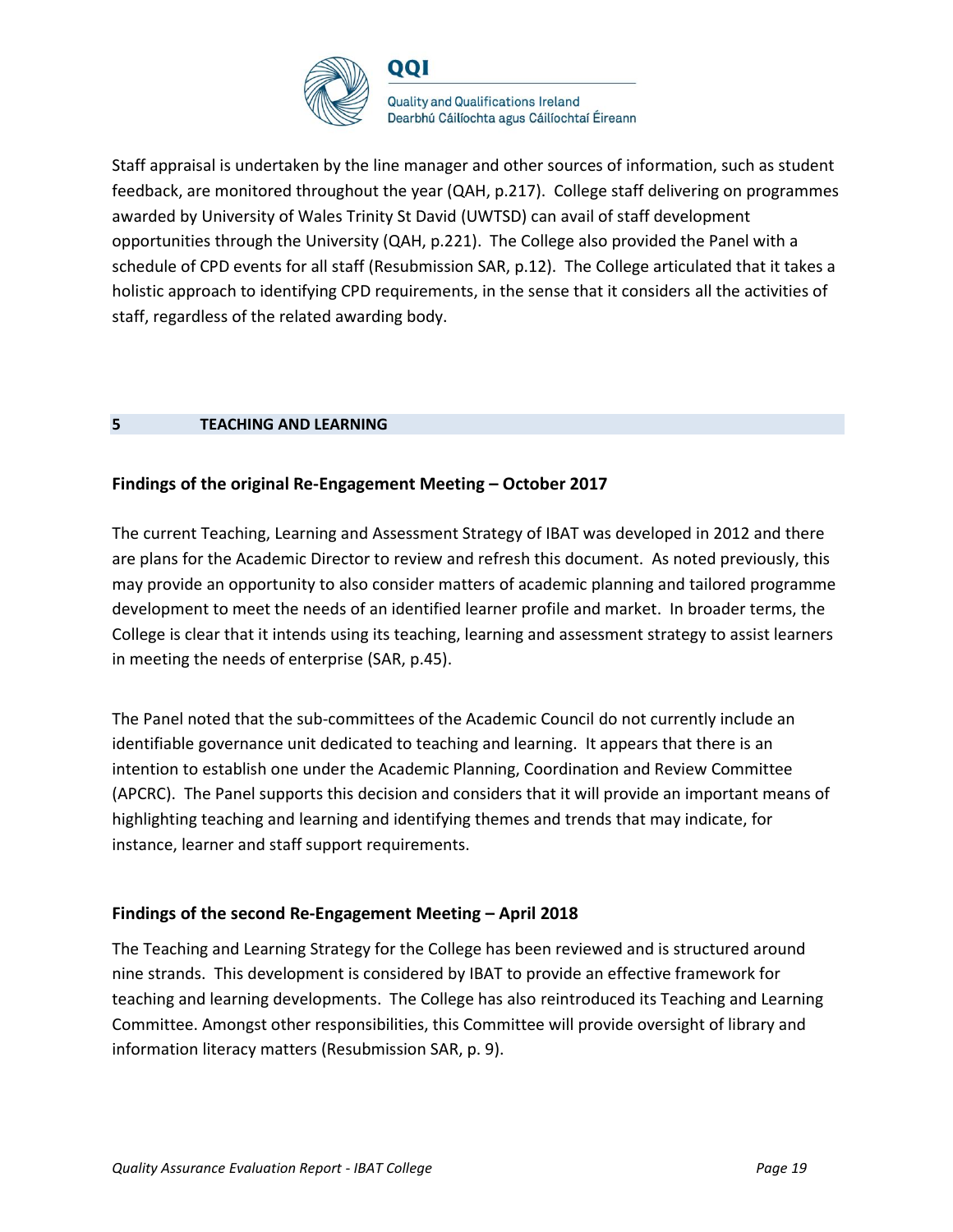

#### **6 ASSESSMENT OF LEARNERS**

#### **Findings of the original Re-Engagement Meeting – October 2017**

The Panel's review of the Assessment of Learners section of the QA Handbook (pp. 64-88), led to the identification of some inconsistencies, clarifications and omissions. The Panel has identified addressing the matters captured below, as being a mandatory change to the college's quality assurance procedures:

- $\circ$  The role of the moderator and the second-marker was discussed during the Panel meeting and it is required that these roles be better differentiated in the associated QA procedures (QAH, p.78). As part of the specification of roles, the description of the Programme Manager in this context is also likely to require revisiting. The reference to the Programme Manager facilitating resolution of issues arising between the Internal Examiner and moderator requires amendment (QAH, p.78). Equally so, the reference to the final decision regarding the design of assessment components resting with the Programme Manager (QAH, p.67);
- $\circ$  The procedure for assessment re-sits (QAH, p.84) refers to the Examinations Board agreeing the nature of reassessment. It was clarified during the Panel visit that in fact each module would have its own assessment strategy established at the point of programme development, which would address resubmission. The re-sits procedure needs to be revised to reflect this;
- $\circ$  Peer review and blind marking are currently in practice but not represented by the QA procedures;
- $\circ$  There is also no obvious process in the QAH for students to carry a module in the context of assessment and standards and this should be remedied;
- $\circ$  It was clarified that practical demonstrations that form part of assessment are likely to be recorded and this needs to feature in the revised assessment procedures. The College is also reviewing its reasonable accommodation model and being informed by Ahead in that regard. The College is considering a role for the External Examiner in overseeing 'highstakes' continuous assessment as well as examination. Again, any conclusions arising from these considerations should be included in the revised QA Handbook;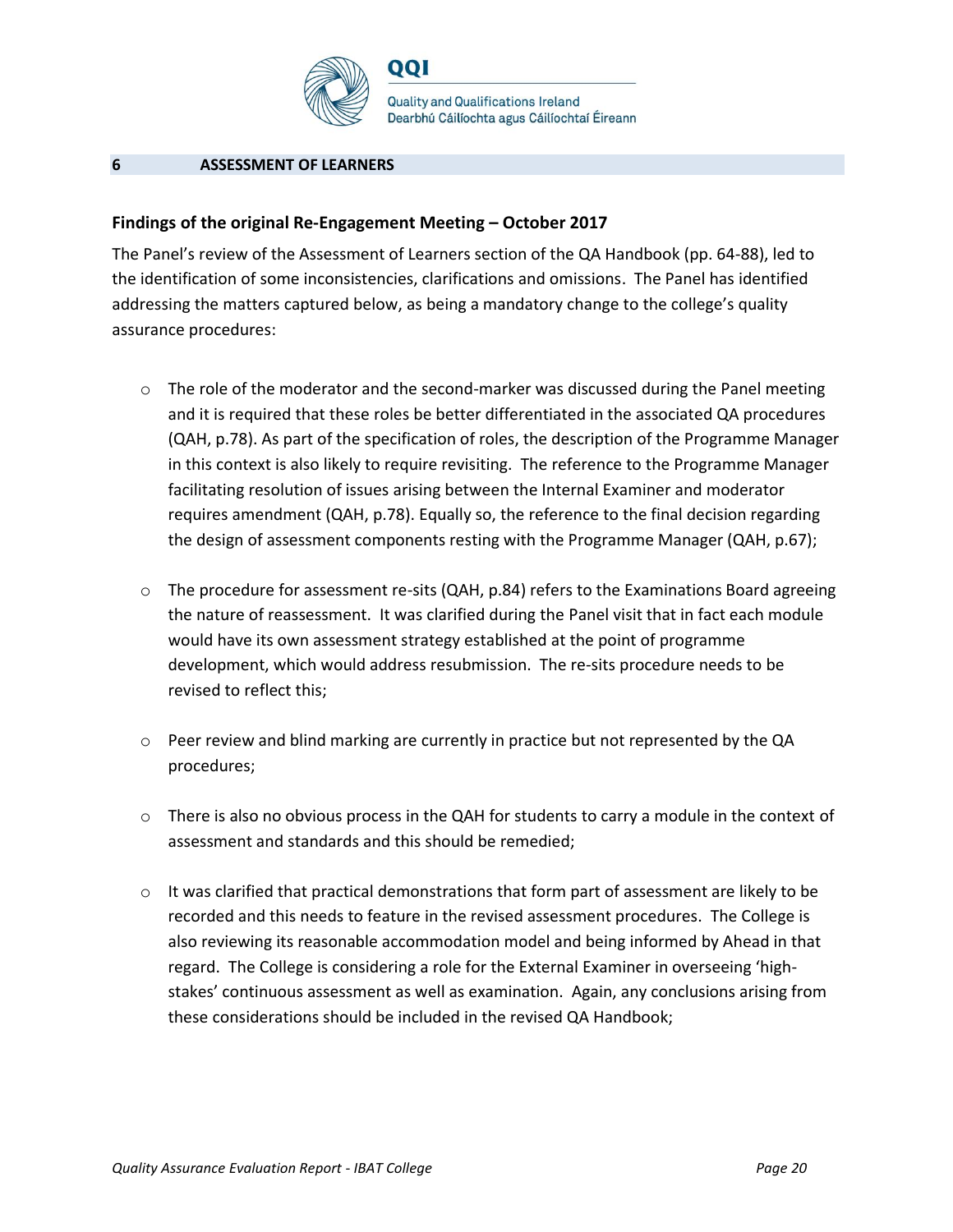

- $\circ$  References to security of assessment materials and conflict of interest within the assessment process are made (QAH, p.86) but the QA Handbook doesn't include named procedures in that regard;
- $\circ$  There are two references to Examination Appeals in the QA Handbook with different grounds of appeal (7.1.16 and 7.1.22). These need to be standardised or, preferably, reduced to one reference;
- $\circ$  There is no known rationale for someone currently undertaking a programme leading to a QQI award not being able to act as an external examiner (QAH, p.68). The College should revisit this stipulation;
- $\circ$  In general, use of language in the assessment section needs to be tightened up. For example, there is reference to 'approval' given by the examinations office to a set of assessment results (QAH, p.50). In this section it also refers to the student viewing their results in real time and later that results are identified as provisional. There is also reference to a lecturer emailing results to the examinations office; this was clarified in the meetings with lecturers as not being the intended meaning.

### **Findings of the second Re-Engagement Meeting – April 2018**

As evidenced above, the Panel identified several issues in the assessment policies and procedures of IBAT. The College addressed these by comprehensively rewriting this section of the QA Handbook and addressing each of the issues identified above. In its Resubmission Self-Assessment Report (p.9), page references are provided for each of the items above.

The Panel was satisfied that its concerns regarding the assessment procedures of IBAT had been addressed by the College in its resubmitted QA Handbook. On a point of detail, the College was directed to clarify with QQI the current regulations pertaining to the gap required before an individual acting as External Examiner can return to this role.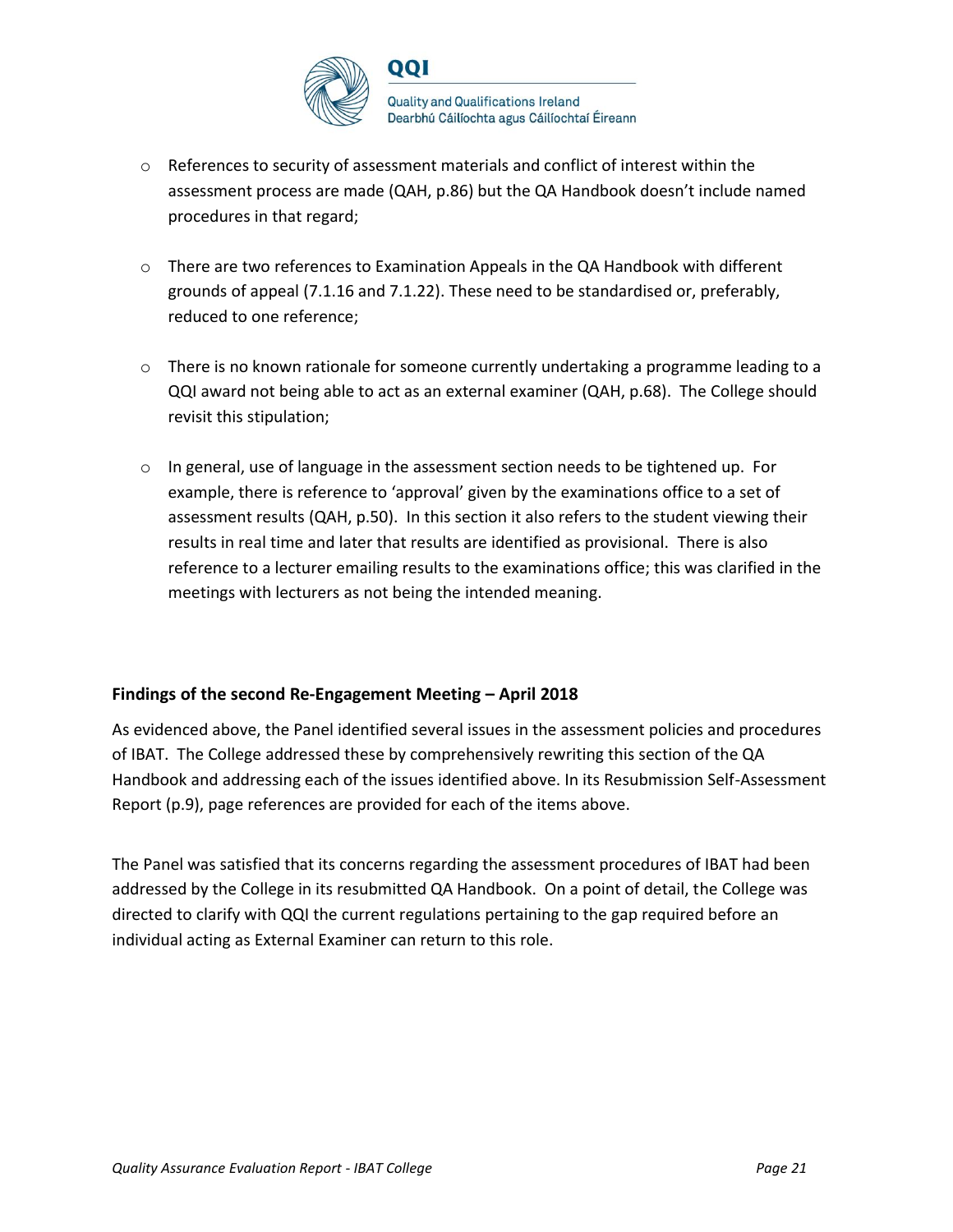

001

**Quality and Qualifications Ireland** Dearbhú Cáilíochta agus Cáilíochtaí Éireann

#### **7 SUPPORT FOR LEARNERS**

#### **Findings of the original Re-Engagement Meeting – October 2017**

As discussed previously, a primary focus of the College is to improve progression and completion rates of learners. This is obviously in the interests of both the College and the learner. To achieve this, it has made several revisions to its recruitment and admissions procedures and processes which are discussed further under *Programmes of Education and Training*. As a further support to recruited learners, the College helps in locating accommodation (QAH, p.95). Where the College is formally playing this role, it describes a thorough process for selection of accommodation providers. The Panel noted the tragedy experienced by students of Leuven Institute and caused by substandard accommodation; it advised the College to cease providing an unregulated Accommodation Notice Board that is used by staff and students.

Post-admission, the College describes a proactive approach to monitoring attendance and addressing academic or practical issues with learners, and referring other issues to external counselling services, as required (QAH, p.96). A hardship fund is also available to learners. Whilst some confusion regarding the breadth of the role of the Programme Manager arises in the QAH, the role is evidently operating as a very active form of student support and is a trigger for alerting the academic side of the College, or student services, when issues arise with a learner.

The Moodle learning platform is considered by the College to provide significant support for learners and it was clear from the meetings of the Panel with lecturers that it is used to support teaching and learning. Where exchanges are enabled in the student forum of Moodle, they are tightly moderated. Whilst lecturers are largely employed on a contract basis for a certain number of teaching hours, the Panel was informed that additional support and time is provided to learners; often through lecturers making themselves available before and after classes. In addition to the student facilities referenced above, the College has also secured planning permission to develop student resource areas, which should also benefit learners (SAR, p.9).

In terms of the procedure on student complaints (QAH, p.97), non-student complaint routes should also be documented. Paragraph 8.1.22(d) takes complaints into the area of assessment where this had not been the subject of the type of complaint envisaged in the preceding paragraphs. This should be rectified.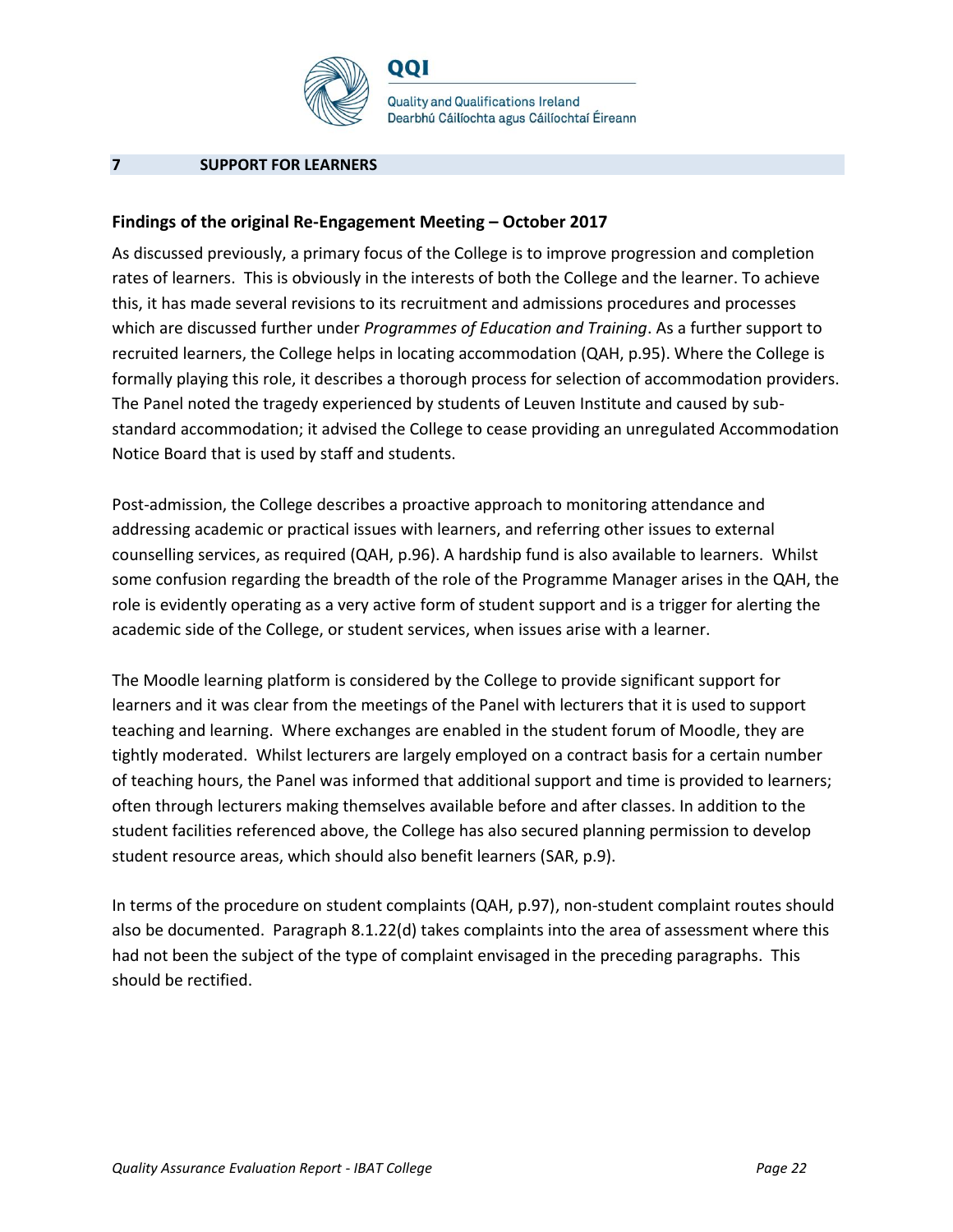

### **Findings of the second Re-Engagement Meeting – April 2018**

As noted previously, the College has undertaken work on the basement of its premises in Wellington Quay and the provision of this space for students was reported as receiving positive feedback. The Panel was also informed that the College has upgraded both its library and IT facilities since the original re-engagement meeting. On the advice of the Panel, the College decided to remove its unregulated accommodation notice board.

The College has also redeveloped its complaints procedure (QAH, 7.15) and provided the Panel with an example of how this procedure has been implemented successfully. The Panel has advised that the manner that it is intended the Appeals Board (QAH, p.153) is appointed should be corrected in the corresponding procedure.

The Panel discussed the inter-cultural training that is available to staff and encouraged the College to make this available to administrative as well as academic staff. It also advised that reference to the medical support arrangements that have been organised by the College should be included in the Student Affairs section of the QA Handbook (QAH, 7.13).

### **8 INFORMATION AND DATA MANAGEMENT**

### **Findings of the original Re-Engagement Meeting – October 2017**

IBAT has an integrated student information portal facility which includes Moodle access, email, data storage capacity, attendance monitoring and assessment information (SAR, p.3). The College considers this to be one of its strengths. The Panel also commended the College on how it has developed its IT systems and the reporting capacity and data connections it has made between, for instance, attendance and assessment outcomes. Strict access rights to information have been put in place that are based on staff roles. The Panel was informed that there are mirrored servers in place for the IT system and disaster recovery protocols are in place.

The IT system appears to be maintained by IBAT, and whilst this has provided it with the knowledge and flexibility to tailor the system to its needs, it does give rise to the risk of over-dependence on an expert few who are overseeing the system and its development. It also requires the ongoing and consistent documentation of how the system has been built and each amendment that has been made. As the sustainability of IT systems is a core part of maintaining, supporting, and informing quality assurance, the Panel advises that the College ensure its IT safeguards are adequate.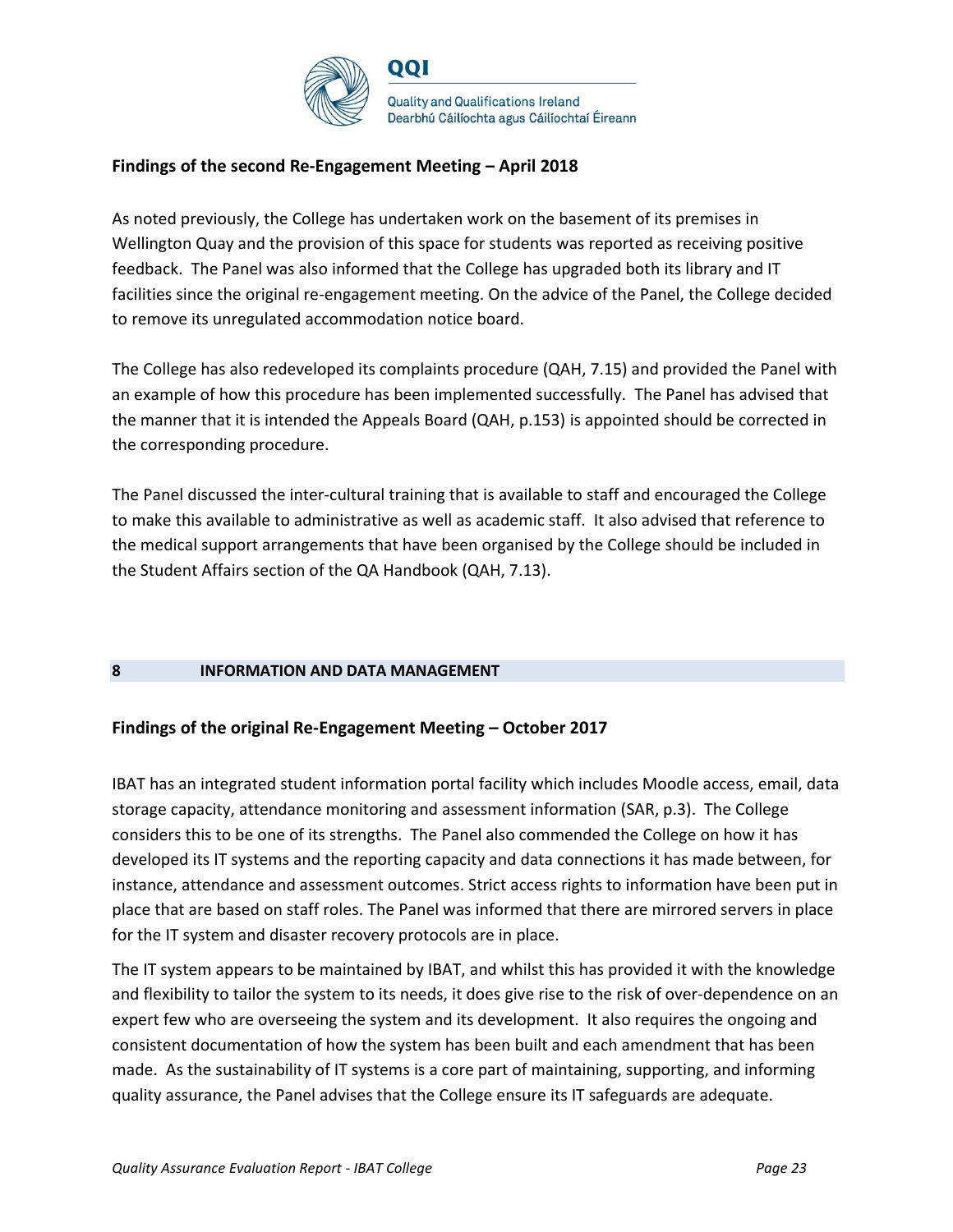

The College is currently finalising data protection and data retention procedures in the context of the General Data Protection Regulations (GDPR) that will take effect in May 2018, and expects to have these in place by the end of the year. The College's response to GDPR requirements should be included in section 9.7 of its QA Handbook, Data Protection and Freedom of Information (QAH, p.107-114), when finalised. Section 9.7 also requires further information regarding who has responsibility for student and other records referenced in this section.

### **Findings of the second Re-Engagement Meeting – April 2018**

The Registrar is responsible for information and data management issues in IBAT. The Panel was updated as to the progress that has been made in documenting the College's IT system; the Panel encourages the College to continue with this process. The Registrar is currently leading a significant project on data that includes undertaking an inventory of data; developing a data retention schedule; and considering methods for raising awareness of data protection within the College. All this work is contributing to the College's readiness for the introduction of General Data Protection Regulations (GDPR) in May of this year. The Panel commented on the scope and extent of this work and noted that additional resources may be required to support information and data management issues in the future.

### **9 PUBLIC INFORMATION AND COMMUNICATION**

### **Findings of the original Re-Engagement Meeting – October 2017**

IBAT commits itself to complying with public information provision regarding its programmes and in line with the QA Guidelines (QAH, p. 115). Primary responsibility for determining public information is with the Marketing Manager, who is advised by the Senior Management Group and informed by the checklist and notification information provided as part of the programme design and development process (QAH, p.115).

The QAH makes reference to the representation of College information by third parties and through third party websites (QAH, p.116). It refers to routinely checking this information, and to agents' commitments to good practice; however, this description doesn't describe how, when, and by whom, monitoring of this information takes place. Considering the stated importance to the College of restoring and maintaining its reputation at home and abroad, this would seem an important area in which to have robust procedures in place. The College also undertakes to publish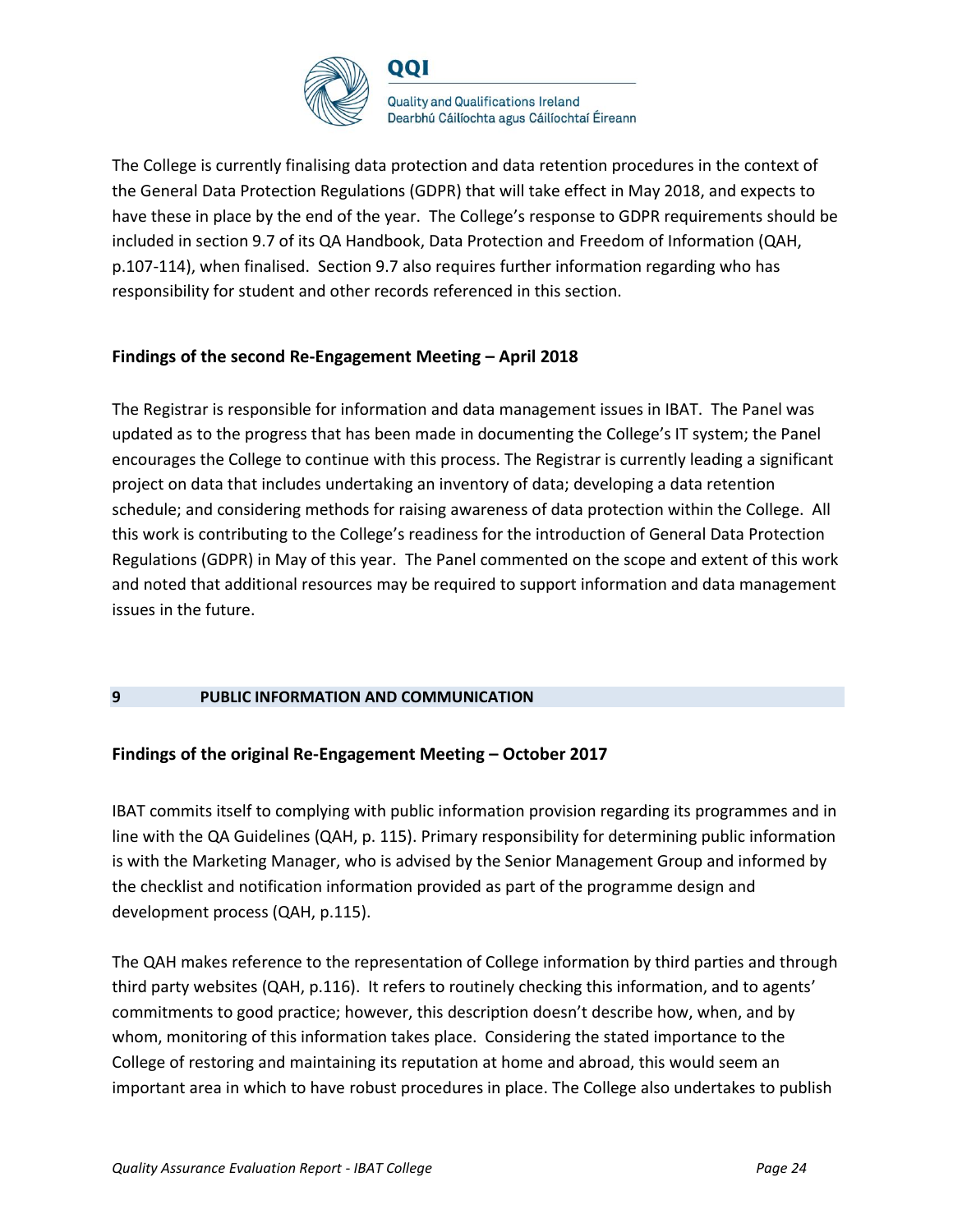

the outcomes of evaluations (QAH, p.117), but again whose responsibility this is, is not specified in the procedure.

### **Findings of the second Re-Engagement Meeting – April 2018**

In its revised QA Handbook, IBAT clearly identifies the Registrar as being responsible for the authorisation of public information and communication. This includes information provided by third party organisations (QAH, p.90) (Chapter 11) and the publication of the outcomes of evaluations (QAH, 5.5).

#### **10 OTHER PARTIES INVOLVED IN EDUCATION AND TRAINING (incl. Apprenticeships)**

### **Findings of the original Re-Engagement Meeting – October 2017**

IBAT's primary external relationships of relevance are with awarding bodies, with organisations for which it is operating as a study-centre, and with international agents. As noted above, as IBAT is focussed on its reputation, the Panel advises that it document the criteria that it uses for engaging with all external parties, in order to illustrate and to exercise due diligence.

In the context of agents, the College confirms that it is currently applying the checklist included in the *Guidelines for the Approval, Monitoring and Review of Collaborative and Transnational Provision* (2012) published by the Irish Higher Education Quality Network (IHEQN).

#### **Findings of the second Re-Engagement Meeting – April 2018**

The College addresses its collaborative arrangements in Chapter 9 of its revised QA Handbook. Section 9.1 outlines that approval of collaborations is based on legal, reputation and compliance requirements; resource, governance and structural requirements; and programme development and provision requirements (QAH, p.206). These are elaborated further in an appendix (QAH, 9.1). The Panel was informed the chosen criteria have continued to be influenced by the *Guidelines for the Approval, Monitoring and Review of Collaborative and Transnational Provision* (2012) published by the Irish Higher Education Quality Network (IHEQN) and the *Code of Practice for Provision of Programmes of Education and Training to International Learners* (2015). The QA Handbook specifies that the Academic Director is responsible for academic due diligence and the College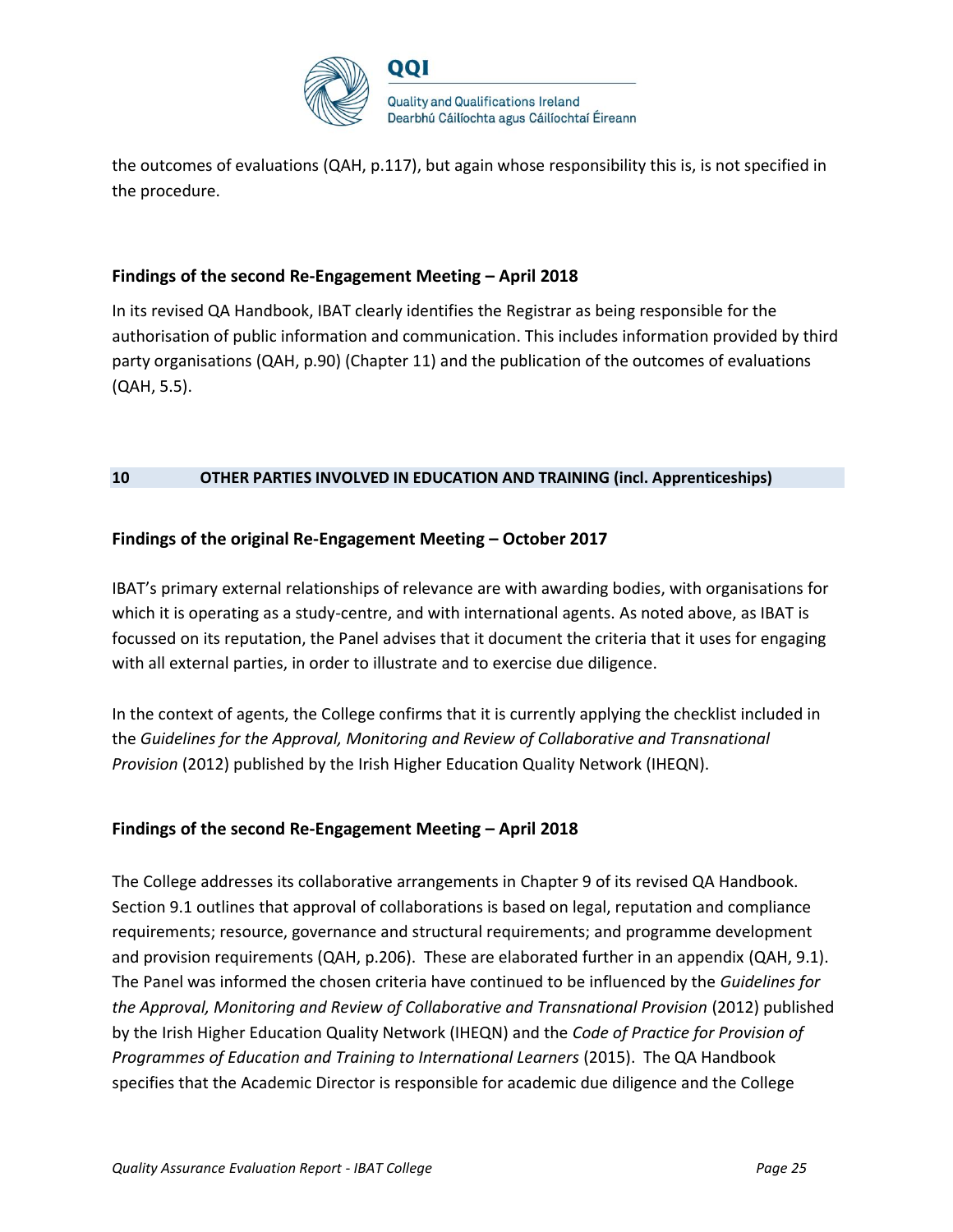

Director is responsible for undertaking financial and legal due diligence. The Academic Council approves proposed collaborative arrangements (QAH, p.206).

#### **11 SELF-EVALUATION, MONITORING AND REVIEW**

### **Findings of the original Re-Engagement Meeting – October 2017**

The College has provided procedures that address monitoring, review, and self-evaluation. As in several other areas, further detail could be provided as to when an action is to be taken and who is responsible for undertaking it. In the absence of this detail, procedures are descriptive rather than instructive.

The role of the Programme Manager was again discussed in the context of student feedback, in particular whether this individual is gathering, analysing, monitoring or acting on the outcomes of student feedback processes. It was clarified during the review meetings that the Programme Manager puts together data for consideration by the Programme Board; action plans are subsequently agreed by the Programme Board and submitted to the Academic Council. This verification needs to be reflected in the associated procedures.

The Panel also sought clarification on the role of audits (QAH, p. 121). The extent to which audits are integrated into / part of / informing programme and institutional review processes is not fully apparent and this is an area that the Panel suggests should be given attention when the College is reviewing the QAH.

There is some repetition and some discrepancies in relation to the description of the contribution of class representatives to monitoring (p. 48 and p. 121) that also need to be reconciled.

### **Findings of the second Re-Engagement Meeting – April 2018**

Chapter 4 of the revised QA Handbook addresses self-evaluation, monitoring and review processes. The College has included more detailed instruction in this section of the document, as requested by the Panel. The clarity of this section has been assisted by the corresponding definition around staff roles, including that of the newly titled Programme Administration Manager. Inconsistencies in references to class representatives have been resolved (QAH, p.71).

The role of annual reviews and audits were the subject of discussion during the meeting of the Panel with IBAT. The Panel has provided advice that what is currently referred to as Self-Evaluation (QAH,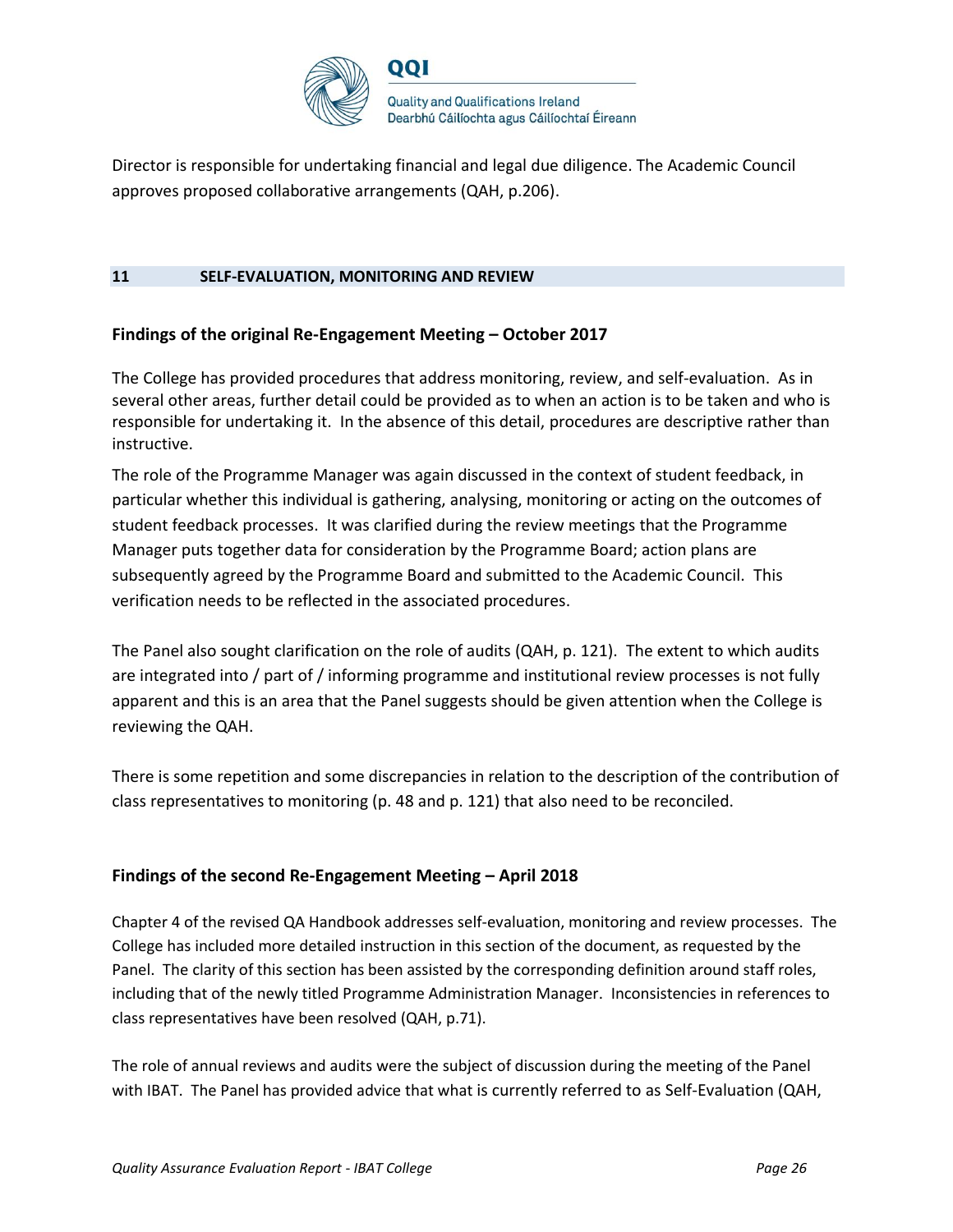

p.69) is given a title that better reflects its role in compiling and synthesising the outcomes of quality processes that have taken place throughout the academic year. The role of audits continued to lead to some confusion for the Panel. The Panel acknowledges the stated need of the owners of the College to ensure that any potential risks arising are communicated to the Board of Governors at the earliest opportunity and that the audits that are requested and received by the Audit Sub-Committee are important in this context. However, the Panel has advised that IBAT requires that these internal audits are carried out by someone, internally or externally, who is independent of the function being audited.

## **Evaluation of draft QA Procedures - Overall Panel findings**

The Panel was impressed with the systematic way IBAT has addressed both mandatory and advised changes in its resubmitted QA documentation. It also valued the examples offered by the College of how it has implemented its QA procedures over the last six months.

Following the Panel's review of IBAT's QA Handbook (2018) and its meeting with the senior management of the College, the Panel is now satisfied that it can recommend to QQI that it reengage with IBAT. The Panel has, however, identified several *advised changes* to the quality assurance procedures of IBAT; these are detailed in section 3.2 above. The Panel strongly recommends that the College addresses these *advised changes* and submits amended quality assurance documentation to QQI that reflects these changes, where appropriate, in advance of the meeting of the PAEC.

## **Part 6 Proposed Approved Scope of Provision for this provider**

| $\vert$ NFQ Level(s) – min and max | <b>Award Class(es)</b>           | <b>Discipline areas</b> |
|------------------------------------|----------------------------------|-------------------------|
| Level 6 to Level 8                 | Major, Special Purpose and Minor | <b>Business and ICT</b> |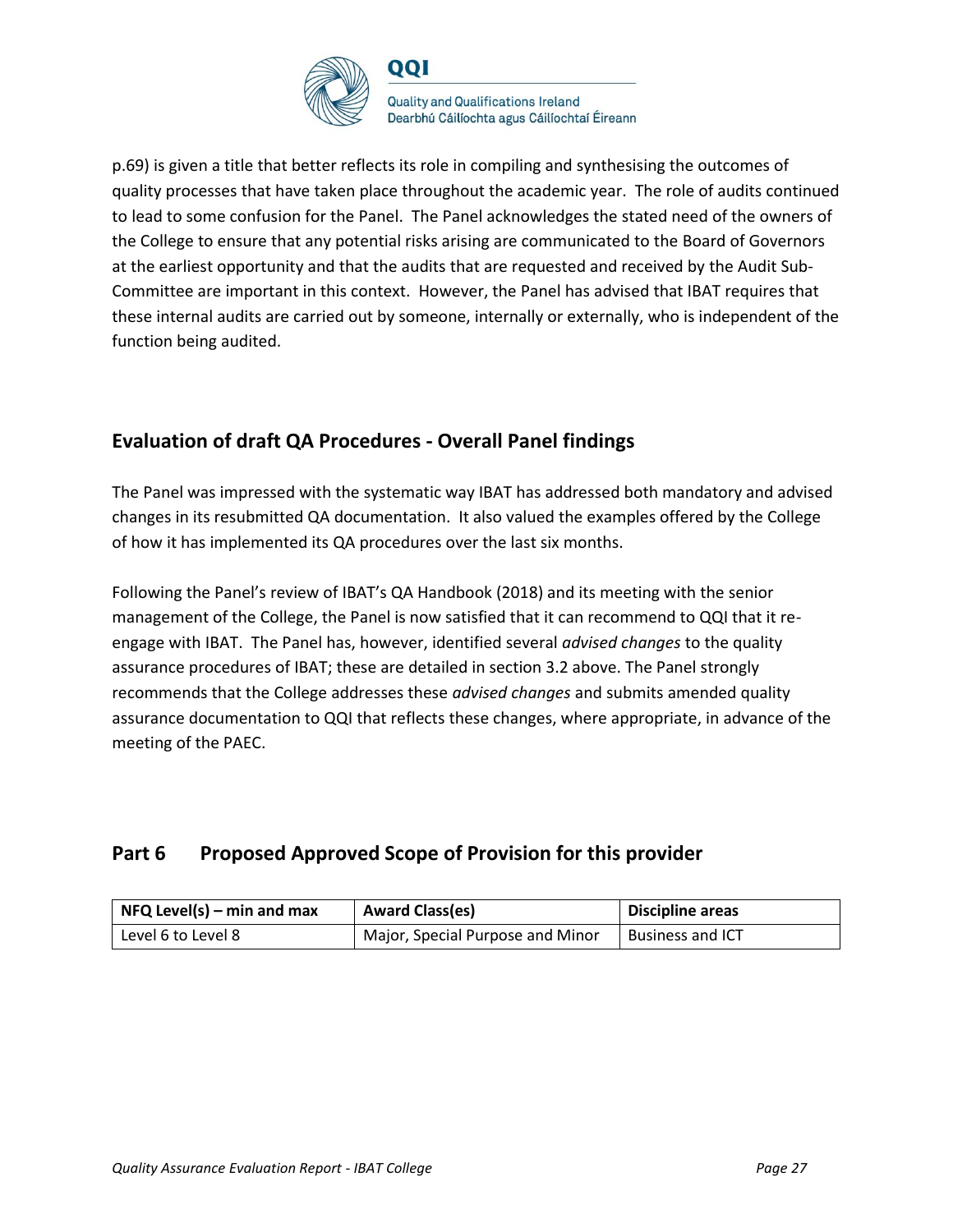

## **Part 7 Approval by Chair of the Panel**

This report of the Panel is approved and submitted to QQI for its decision on the approval of the draft Quality Assurance Procedures of IBAT College.

Name: \_\_\_\_\_\_\_\_\_\_\_\_\_\_\_\_\_\_\_\_\_\_\_\_\_\_\_\_\_\_\_\_\_\_

Date: \_\_\_\_\_\_\_\_\_\_\_\_\_\_\_\_\_\_\_\_\_\_\_\_\_\_\_\_\_\_\_\_\_\_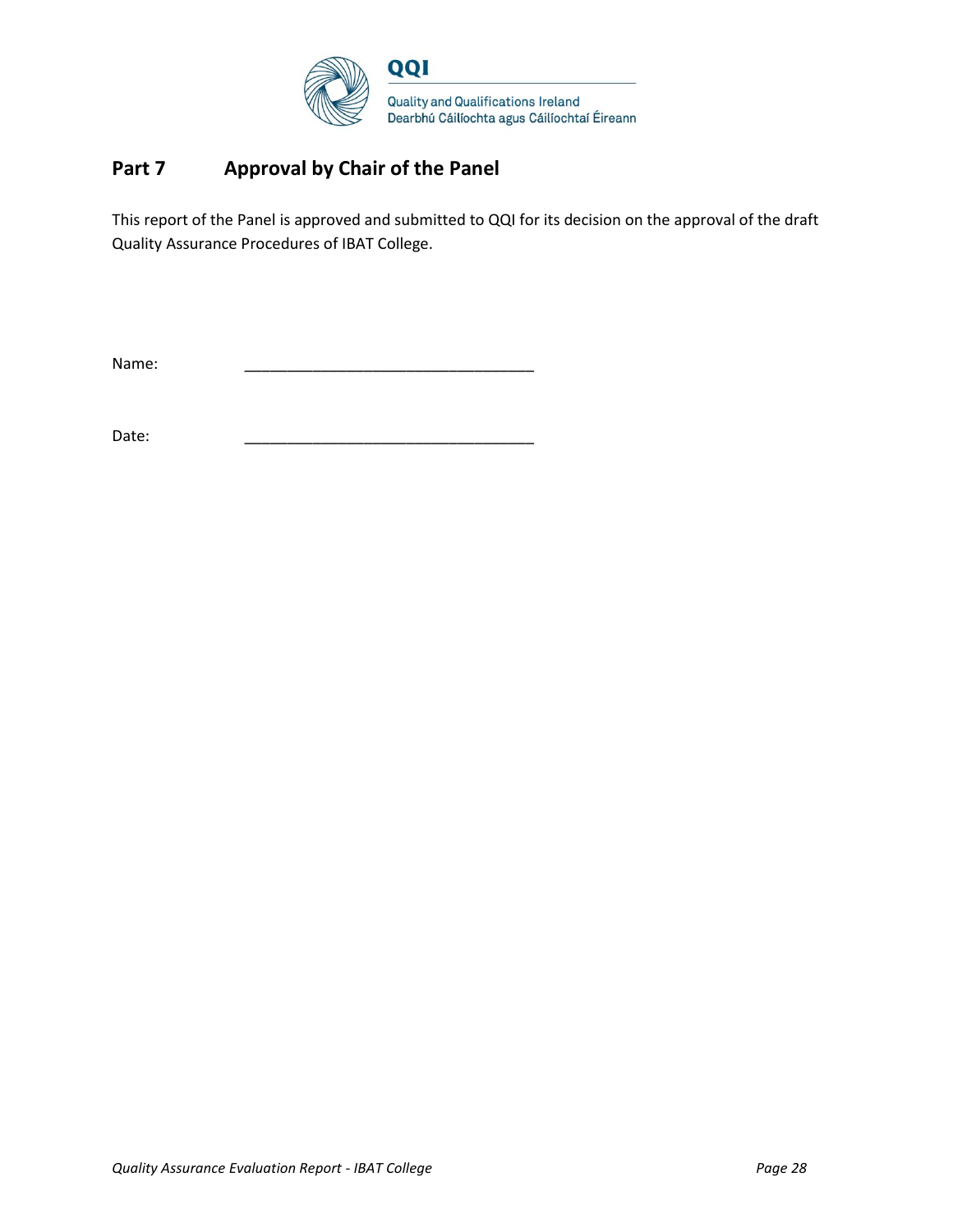

## **Annexe 1: Documentation provided to the Panel in the course of the second Evaluation**

The following documentation was provided by IBAT:

- o Resubmission Self-Assessment Report (March 2018)
- o Quality Assurance Handbook (2018)
- o IBAT College Dublin Associated Policies and Standard Operating Procedures

## **Annexe 2: Provider staff met in the course of the Evaluation**

Second Panel Meeting

| <b>Name</b>                   | Role/Position                                     |
|-------------------------------|---------------------------------------------------|
| Mr Shane Ormsby               | <b>College Director</b>                           |
| Dr Eileen Buckley-Dhoot       | Academic Director                                 |
| Dr Finbarr Murphy             | Registrar                                         |
| Professor Maurits Van Rooijen | Chief Academic Officer, Global University Systems |

#### First Panel Meeting

| <b>Name</b>                   | Role/Position                                     |
|-------------------------------|---------------------------------------------------|
| Mr Shane Ormsby               | <b>College Director</b>                           |
| Professor Maurits Van Rooijen | Chief Academic Officer, Global University Systems |
| Dr Eileen Buckley-Dhoot       | <b>Academic Director</b>                          |
| Dr Frank McMahon              | Academic Standards Board member                   |
| Mr John Vickery               | Academic Standards Board member                   |